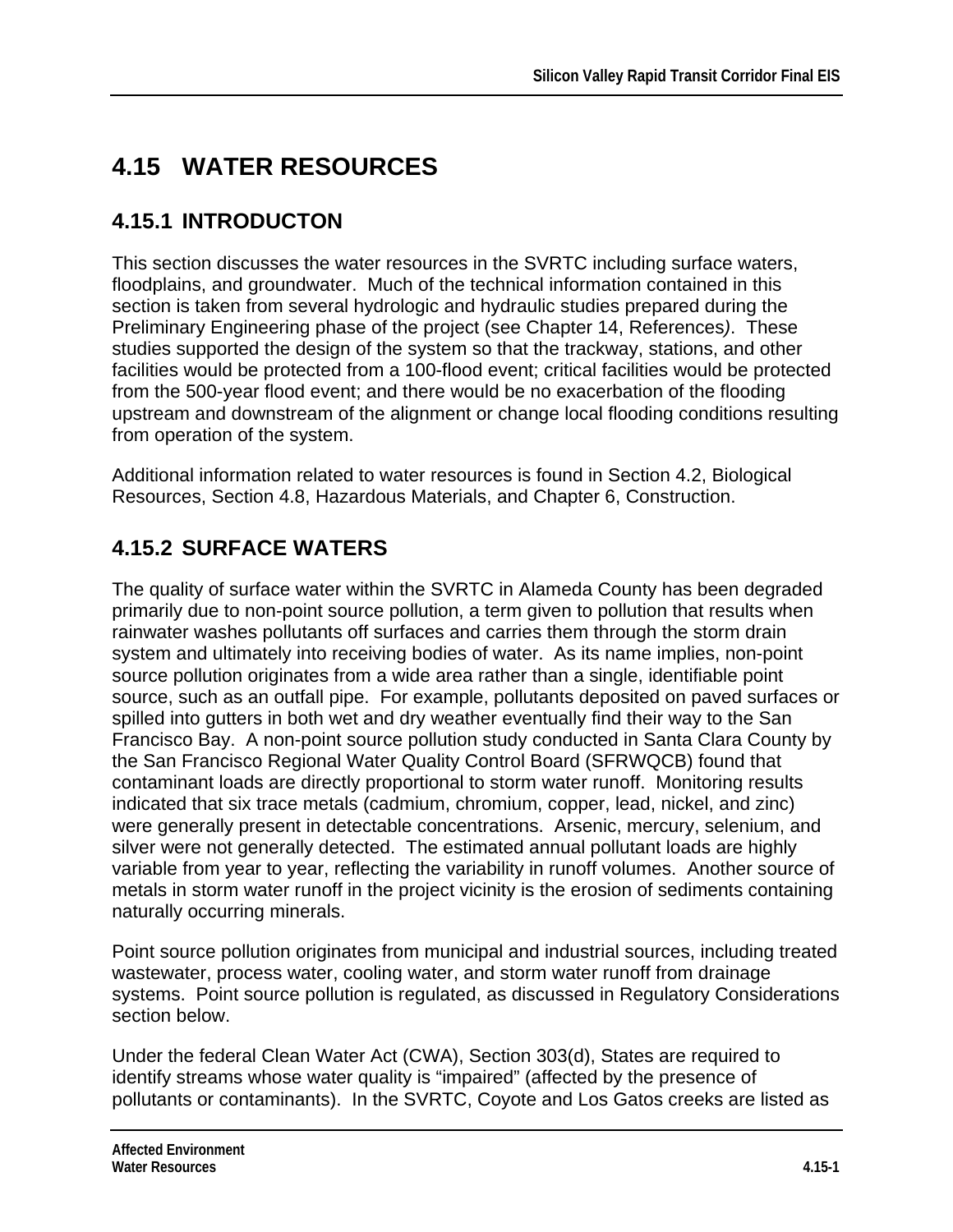impaired for diazinon and the Guadalupe River is listed as impaired for diazinon and mercury. The diazinon is a result of urban runoff; the mercury is a result from mine tailings. Section 303(d) of the CWA is discussed in Regulatory Considerations section below.

#### **Watercourses in Alameda County**

The surface hydrology of Alameda County and Milpitas in the SVRTC is characterized by generally westward-flowing streams draining the foothills of the Diablo Range towards San Francisco Bay. Creeks in Alameda County drain small watersheds and collect water from a limited urbanized area. Most of the creeks have water only during the wet season. The lower reaches of many creeks have been modified and constructed as drainage channels, designed to convey storm water flow through the urbanized area.

The creeks crossing the BEP and SVRTP alternative alignments in Alameda County and the drainage areas near each crossing are presented in Table 4.15-1, with the drainage structures described below. The locations of the creeks are shown on in Appendices B and C, which are the plans and profile drawings for the BEP and SVRTP alternatives.

| <b>Creek/Drainage Line</b>              | <b>Location of Project Crossing</b>                                                     | <b>Total Drainage</b><br><b>Area Near Project</b><br><b>Crossing</b> |
|-----------------------------------------|-----------------------------------------------------------------------------------------|----------------------------------------------------------------------|
| Agua Caliente Creek/Line F <sup>a</sup> | Fremont, STA 45+20                                                                      | 2.47 square miles                                                    |
| Agua Fria Creek/Line D                  | Fremont, STA 74+00                                                                      | 2.75 square miles                                                    |
| Toroges Creek/Line C                    | Fremont, STA 101+50                                                                     | 1.5 square miles                                                     |
| Unnamed creek/Line B-1                  | Fremont, does not cross alignment, located<br>west of the alignment and near STA 122+50 | 0.13 square miles                                                    |
| Unnamed Creek/Line B                    | Fremont, STA 146+00                                                                     | 1.34 square miles                                                    |
| Scott Creek/Line A                      | Fremont, STA 173+00                                                                     | 1.8 square miles                                                     |

**Table 4.15-1: Creeks and Drainages within the Project Area<sup>1</sup> in Alameda County** 

<sup>a</sup> The Alameda County Flood Control and Water Conservation District refers to creeks in Alameda County as "Drainage Lines," e.g., Agua Caliente Creek as Drainage Line F. Therefore, the creeks in Alameda County within the project area are also referred to as "Lines." Source: HNTB Corporation and Earth Tech, Inc., 2005

## **Agua Caliente Creek/Line F**

On the east side of the railroad corridor (upstream side), Agua Caliente Creek flows in a concrete-lined trapezoidal channel and then flows into the following structures: a concrete transition structure, an 8-foot wide by 6-foot high reinforced concrete box (RCB) culvert, a drop-in structure, and a single 6.75-foot diameter reinforced concrete

1

<sup>&</sup>lt;sup>1</sup> Project area is defined in this section as the BEP and/or SVRTP alternative footprint and surrounding vicinity.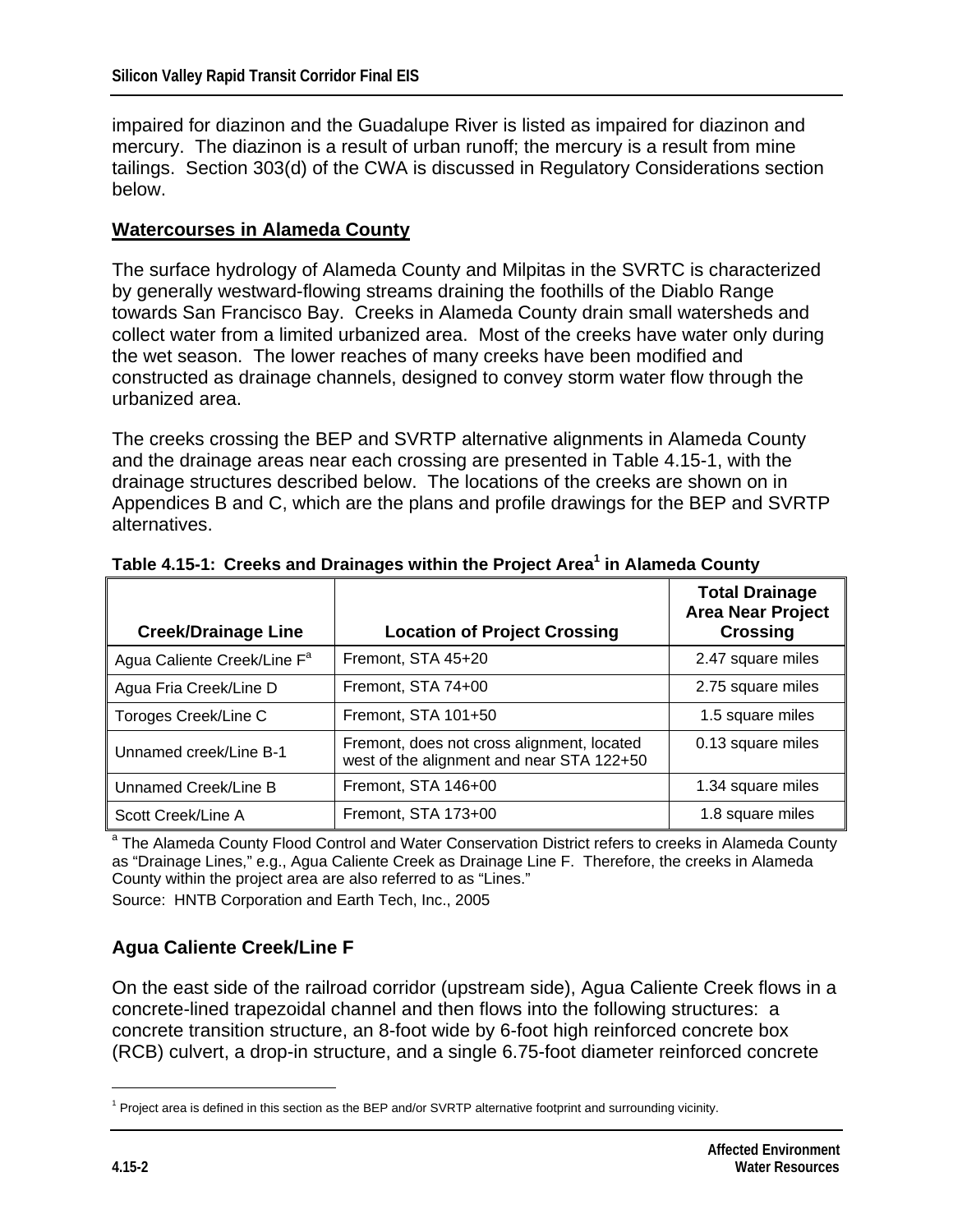pipe (RCP) for approximately 620 feet on the west side of the corridor under the UPRR Warm Springs Yard. The RCP outfalls to a concrete-lined trapezoidal channel.

## **Agua Fria Creek/Line D**

On the east side of the railroad corridor, Agua Fria Creek flows south in a concrete-lined trapezoidal channel parallel to the railroad corridor. North of East Warren Avenue, the creek turns west into the railroad ROW and enters a 10-foot wide by 6-foot high RCB culvert. The RCB culvert carries flow west under the railroad tracks into the following structures: a second concrete lined channel, a special galvanized steel pipe arch, and a second 10-foot wide by 6-foot high RCB culvert. This RCB culvert turns southwest and passes under East Warren Avenue. On the south side of East Warren Avenue, the RCB culvert turns west, passes under Kato Road, and outfalls into a concrete lined channel.

## **Toroges Creek/Line C**

On the east side of the railroad corridor, Toroges Creek flows in a concrete-lined trapezoidal channel with earthen embankments and then flows into the following structures: a concrete transition structure, an 11-foot wide by 5-foot high RCB culvert, an 11-foot wide and 3.5-foot high rectangular channel with earthen embankments, and a transition drop-in structure. On the west side of the railroad corridor, the creek flows in a trapezoidal earthen channel. Within the corridor, timber trestle structures support a walkway and the UPRR westernmost freight tracks over the rectangular channel.

## **Unnamed Creek/Line B-1**

On the east side and upgradient of the railroad corridor, storm water from commercial and residential areas flows into two 24-inch storm drains and then into a 36-inch RCP that continues under the railroad corridor. On the west side and downgradient of the corridor, water from the RCP flows into Line B-1, a trapezoidal earthen channel.

## **Unnamed Creek/Line B**

On the east side of the railroad corridor, Line B flows in a trapezoidal earthen channel and then flows into the following structures: a transition structure consisting of 12.5-feet long concrete channel; a 6-foot diameter RCP; an approximately 9-foot long transition box chamber with a 2.25-foot drop at the outlet; a 6-foot diameter RCP; and an 8-foot wide, 3.5-foot high, and 14-foot long RCB culvert. On the west side of the railroad corridor, the creek flows in a trapezoidal earthen channel.

## **Scott Creek/Line A**

On the east side of the railroad corridor, Scott Creek flows west through a 90 degree bend and then north in a concrete-lined trapezoidal channel parallel to the railroad corridor for 400 feet. The creek turns west again through another 90 degree bend and, beginning approximately 40 feet upstream of the railroad corridor, flows under the corridor in a concrete-lined rectangular channel. On the west side of the corridor, the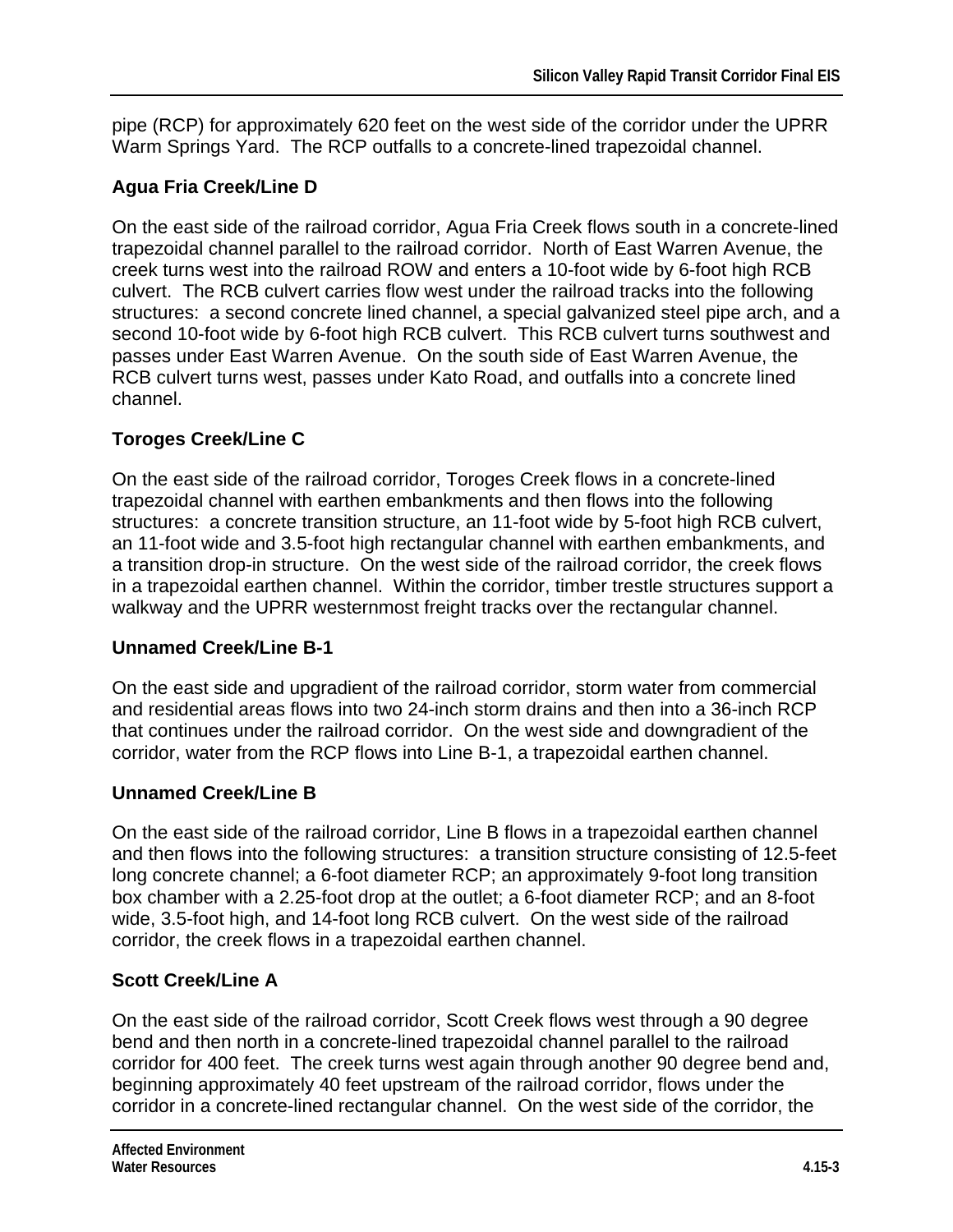creek flows in an earthen channel. Within the railroad corridor, two timber trestle structures support the UPRR freight tracks over the rectangular channel, with a timber walkway in between these structures.

#### **Watercourses in Santa Clara County**

The principal drainage feature in Santa Clara County in the project area is Coyote Creek, which originates in the Diablo Range, enters the Coyote Valley at its southeastern end, and flows northwesterly through the Coyote and Santa Clara valleys before entering San Francisco Bay. Other major drainages include the Guadalupe River and Los Gatos Creek, which originate in the Santa Cruz Mountains. Drainages entering the Santa Clara Valley from the east are generally smaller; the largest are Upper and Lower Penitencia creeks and Berryessa Creek.

The creeks crossing the BEP Alternative (only to Upper Penitencia Creek) and SVRTP Alternative in Santa Clara County and the drainage areas near each crossing are presented in Table 4.15-2, with the drainage structures described below. The locations of the creeks are shown on in Appendices B and C, which are the plan and profile drawings for the BEP and SVRTP alternatives.

#### **Calera Creek**

On the east side of the railroad corridor, Calera Creek flows in a concrete rectangular channel and then into a twin 11-foot wide by 6-foot high RCB culvert. On the west side of the railroad corridor, the creek flows in a trapezoidal channel. Just downstream of the corridor, Calera Creek merges with Berryessa Creek.

#### **Berryessa Creek**

On the east and west sides of the railroad corridor, Berryessa Creek flows in a concrete-lined trapezoidal channel. Two approximate 90 degree turns exist in the channel near the corridor, one upstream and the other downstream of the corridor. Two bridges structures, approximately 70 feet long and 100 feet wide support the UPRR freight tracks over the concrete channel.

#### **Wrigley Creek**

Wrigley Creek runs adjacent to the railroad corridor from north of Capitol Avenue near STA 379+00, crosses the corridor east of the intersection of Railroad Avenue and Railroad Court, and merges with Ford Creek to form Wrigley-Ford Creek approximately 600 feet west of the corridor at STA 274+00. On the east side of the corridor, the creek flows in an earthen trapezoidal channel. The creek flows under the railroad corridor in three 8-foot wide by 6-foot high elliptical corrugated metal pipe (CMP) culverts. On the west side of the corridor, the creek flows in a concrete-lined trapezoidal channel.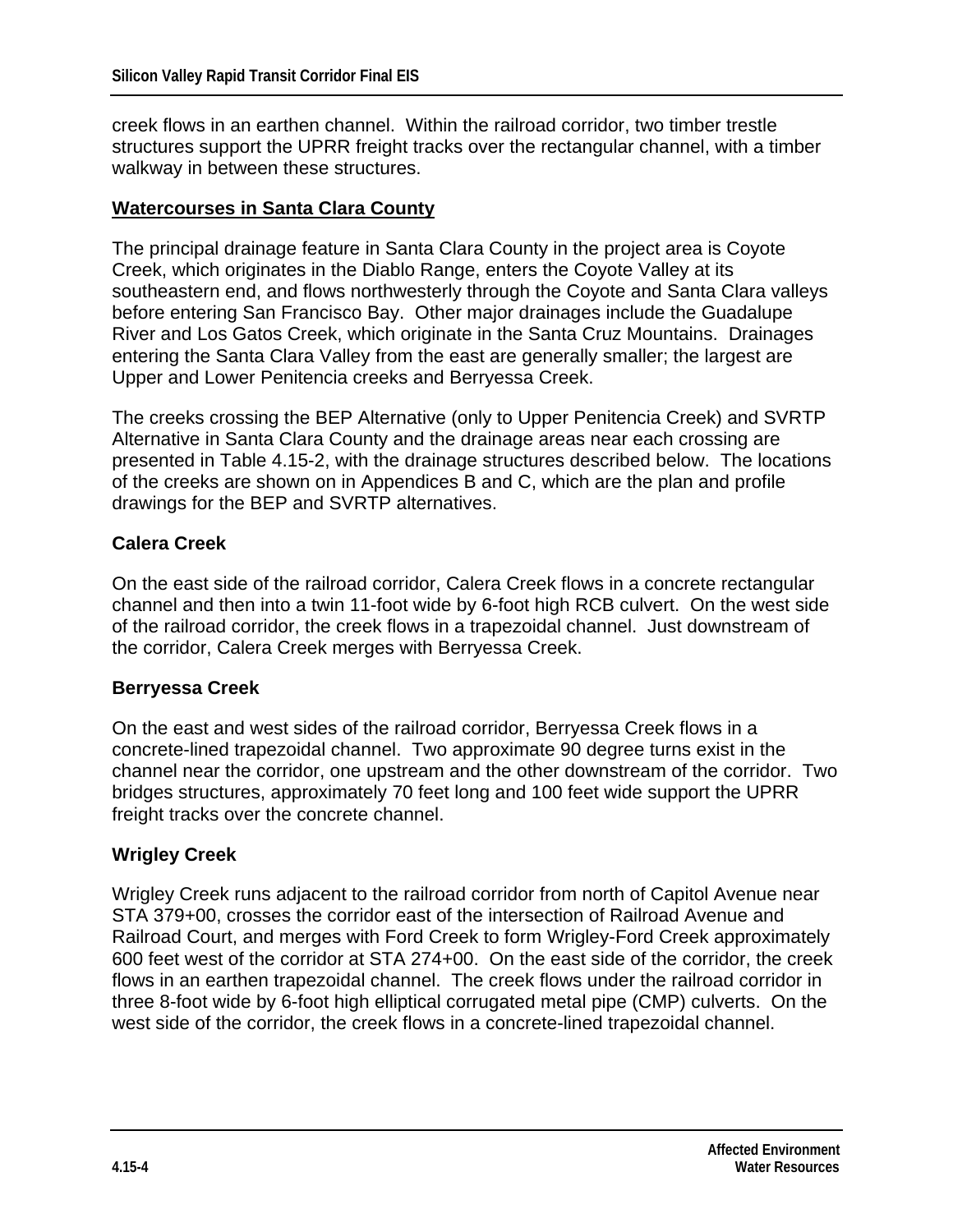|                            |                                                                                                                         | <b>Total Drainage</b><br><b>Area Near</b> |
|----------------------------|-------------------------------------------------------------------------------------------------------------------------|-------------------------------------------|
| <b>Creek/Drainage Line</b> | <b>Location of Project Crossing</b>                                                                                     | <b>Project Crossing</b>                   |
| Calera Creek               | Milpitas, STA 230+70                                                                                                    | 2.9 square miles                          |
| Berryessa Creek            | Milpitas, STA 246+00                                                                                                    | 22 square miles <sup>a</sup>              |
| <b>Wrigley Creek</b>       | Milpitas, STA 274+00                                                                                                    | <2 square miles                           |
| Lower Penitencia Creek     | Milpitas, does not cross alignment, runs<br>parallel to and the west of the alignment from<br>STA 192+00 to STA 373+00  | 27.7 square miles <sup>b</sup>            |
| East Penitencia Channel    | San Jose, does not cross alignment; box<br>culvert that collects storm water and feeds<br>channel crosses at STA 390+00 | 1.7 square miles                          |
| Upper Penitencia Creek     | San Jose, STA 521+00                                                                                                    | 24 square miles                           |
| <b>Lower Silver Creek</b>  | San Jose, STA 581+00                                                                                                    | 44 square miles                           |
| Coyote Creek               | San Jose, STA 644+00 (a East Santa Clara<br>Street near 17 <sup>th</sup> Street)                                        | 247 square miles                          |
| <b>Guadalupe River</b>     | San Jose, STA 725+40                                                                                                    | 144 square miles                          |
| Los Gatos Creek            | San Jose, STA 732+30                                                                                                    | 54.8 square miles                         |

**Table 4.15-2 Drainage Areas at Each Crossing** 

<sup>a</sup> Drainage area for Berryessa Creek includes its tributaries Calera Creek and Wrigley Creek.

**b Drainage area for Lower Penitencia Creek includes its tributaries Berryessa Creek and East Penitencia** Channel.

Source: HNTB Corporation and Earth Tech, Inc., 2005.

## **Lower Penitencia Creek**

Lower Penitencia Creek flows in a trapezoidal earth channel between approximately 1,000 to 3,000 feet west of the railroad corridor from STA 192+00 to STA 373+00, and does not cross the alignment.

## **East Penitencia Channel**

East Penitencia Channel originates west of the railroad corridor near Lundy Place, south of Montague Expressway. A storm drain collects water on the east side of the corridor. This water flows through an inverted siphon (consisting of a 78-inch CMP with liner and a 72-inch RCP) that crosses under the railroad corridor and outfalls into the channel. East Penitencia Channel merges with Lower Penitencia Creek northwest of Montague Expressway near McCandless Drive in Milpitas.

## **Upper Penitencia Creek**

On the east and west sides of the railroad corridor, Upper Penitencia Creek is an alluvial stream that flows generally west to its confluence with Coyote Creek approximately 1,400 feet west of the railroad crossing. Within the railroad corridor, a timber trestle structure supports the UPRR freight tracks. Two other bridges cross the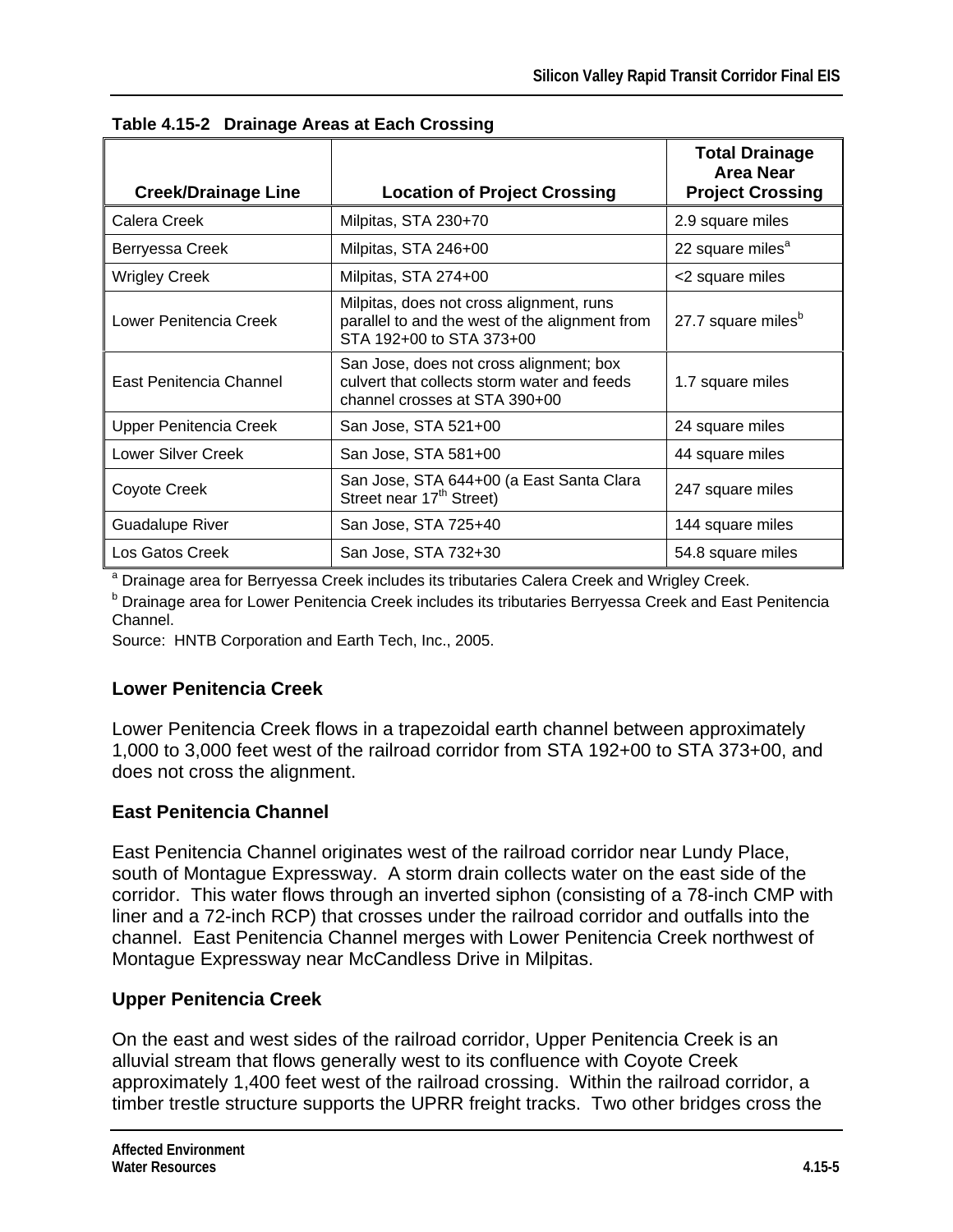creek in close proximity to the corridor. The first is located approximately 250 feet east of the corridor and serves a business complex. The second bridge is King Road and is located about 1,600 east of the corridor.

#### **Lower Silver Creek**

Lower Silver Creek is a perennial stream drains that discharges into Coyote Creek approximately 1,700 feet downstream of the entrance to culverts under US 101. The railroad corridor under the BEP Alternative would not cross the creek; however, the southern boundary of the Las Plumas Yard Option would be set back from the northern bank of the creek. The tunnel alignment under the SVRTP Alternative would pass under the creek about 60 feet upstream from the culverts under US 101. In the project area, the creek has been recently modified by the Lower Silver Creek Flood Protection Project, Reaches 1 and 2, which included widening the creek and installing gabions on the banks where necessary.

#### **Coyote Creek**

Coyote Creek is an alluvial stream that passes the Berryessa and Alum Rock station areas to the west. The tunnel alignment would pass under the creek near the intersection of East Santa Clara and  $17<sup>th</sup>$  streets. At this location, the creek flows under the East Santa Clara Street Bridge. This bridge was constructed in 1918, and is supported on numerous timber piles.

#### **Guadalupe River and Los Gatos Creek**

The Guadalupe River is an alluvial stream that drains from the mountains of the Coast Range and flows generally north toward the Bay. The tunnel alignment crosses the creek approximately 140 feet south of the West Santa Clara Street Bridge. In the project area, the river has been modified by the recently completed Guadalupe River Park and Flood Protection Project, Reaches 3a and 3b, which included constructing two underground bypass channels that redirect high flows and installing other flood protection features. The Guadalupe River merges with Los Gatos Creek north of the alignment between West Santa Clara and West St. John streets.

#### **Los Gatos Creek**

Los Gatos Creek is an alluvial stream and major tributary to the Guadalupe River. Los Gatos Creek merges with the Guadalupe River as described above. The tunnel alignment crosses the creek approximately 220 feet south of the West Santa Clara Street Bridge.

#### **Drainage at Newhall Yard and Shops and Santa Clara Station**

There are no watercourses in the immediate vicinity of the Newhall Yard and Shops and Santa Clara Station sites. The area is composed of hard-packed earth, rubble, or degraded asphalt with a gradual downward slope to the north. Little vegetation is present other than dry grasses at the perimeter. There is no standing water or evidence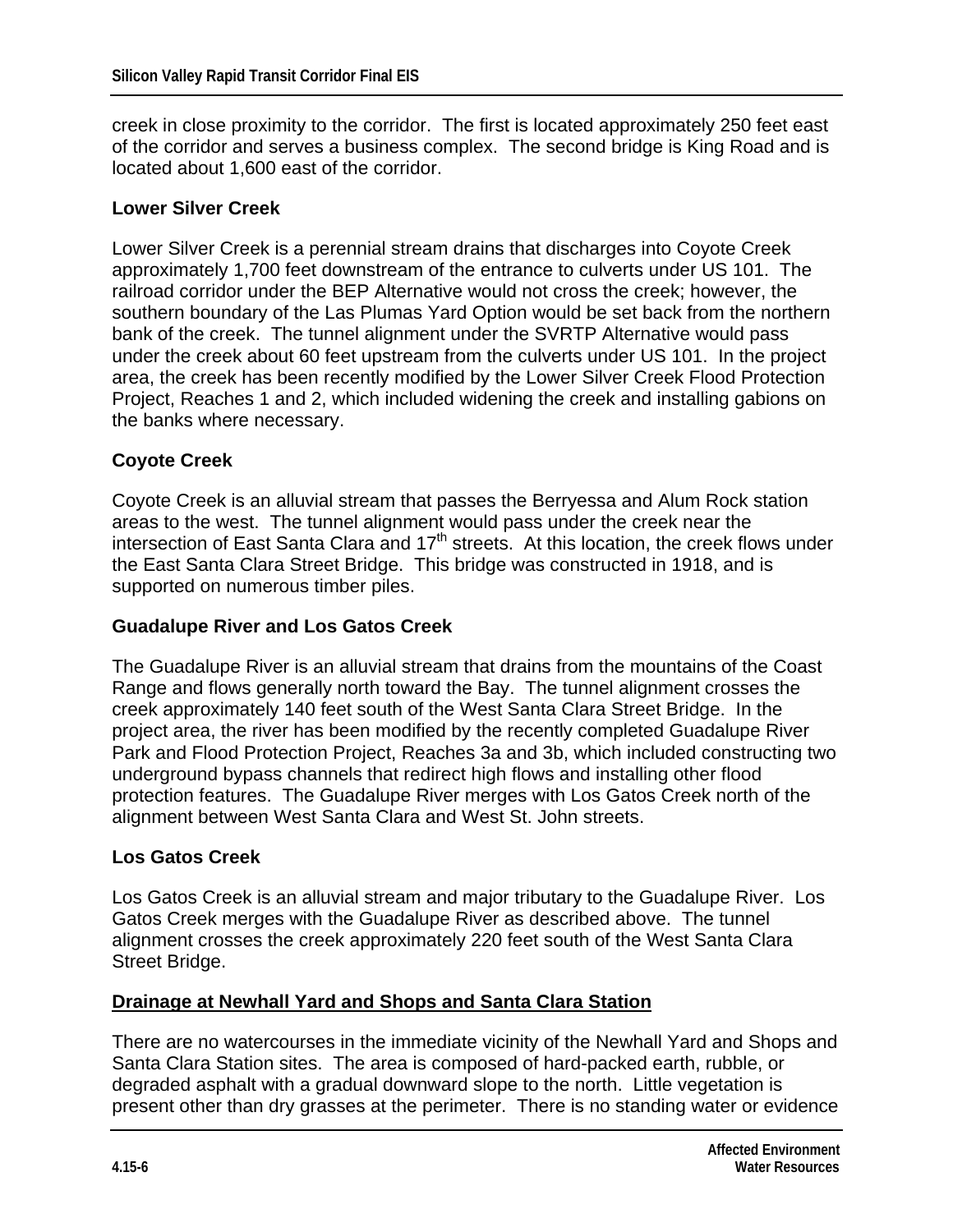of extended storage of water. No evidence of high velocity overland flows is apparent. Existing drainage of the area is from a combination of storm drains, overland flows, and infiltration.

The drainage system removes storm water and overland flow through storm drains that connect to the San Jose International Airport area systems and then discharge to the Guadalupe River. A 27-inch RCP storm drain along Newhall Street owned by the City of San Jose drains a portion of the site and another 27-inch RCP storm drain along Brokaw Road owned by the City of Santa Clara drains much of the remainder of the site. The City of Santa Clara also owns a 42- and 60-inch RCP storm drain system at De La Cruz Boulevard that crosses the project site.

# **4.15.3 FLOODPLAINS**

The term floodplain refers to land areas in and adjacent to watercourses subject to continuous or periodic inundation from flood events. A 100-year flood event has a 1.0 percent chance of occurrence in any year. A 500-year flood event has a 0.2 percent chance of occurrence in any year.

To establish the existing conditions of the drainage conditions and potential for flooding for the BEP and SVRTP alternatives, the Flood Insurance Rate Maps (FIRMs) and the Flood Insurance Study (FIS) from the Federal Emergency Management Agency (FEMA) were reviewed. In addition, hydrologic and hydraulic analysis was performed that included reviewing available data such as existing hydrologic and hydraulic reports and studies, conducting reconnaissance surveys, and determining 100-year (and in some cases 500-year) design flows and design water surface elevations for existing (and future with project) conditions, which included the use of the Hydrologic Engineering Center River Analysis System (HEC-RAS) computer model.

The FIRMs indicate that several locations along the railroad corridor are located within 100-year floodplain (see Figures 4.15-1 through 4.15-5). For some locations, the computer model indicates flooding during a 100-year storm event that is not representative of the floodplains shown on the FIRMs. Both the information from the FIRMs and the model are briefly described below for railroad corridor and adjacent area. For information about the larger surrounding area, refer to the hydrologic and hydraulic studies prepared during the Preliminary Engineering phase of the project.

## **Floodplains in Alameda County**

Many of the cross-drainage structures within the railroad corridor in Alameda County were designed in the 1960s and 1970s to convey flow from a 15-year storm event (15 year design flow), but have inadequate capacity to convey flow from a 100-year storm event (100-year design flow). In addition, changes in land use patterns and new developments since the 1960s and 1970s have increased impervious surface areas and storm water runoff. Therefore, under existing conditions, there is the potential of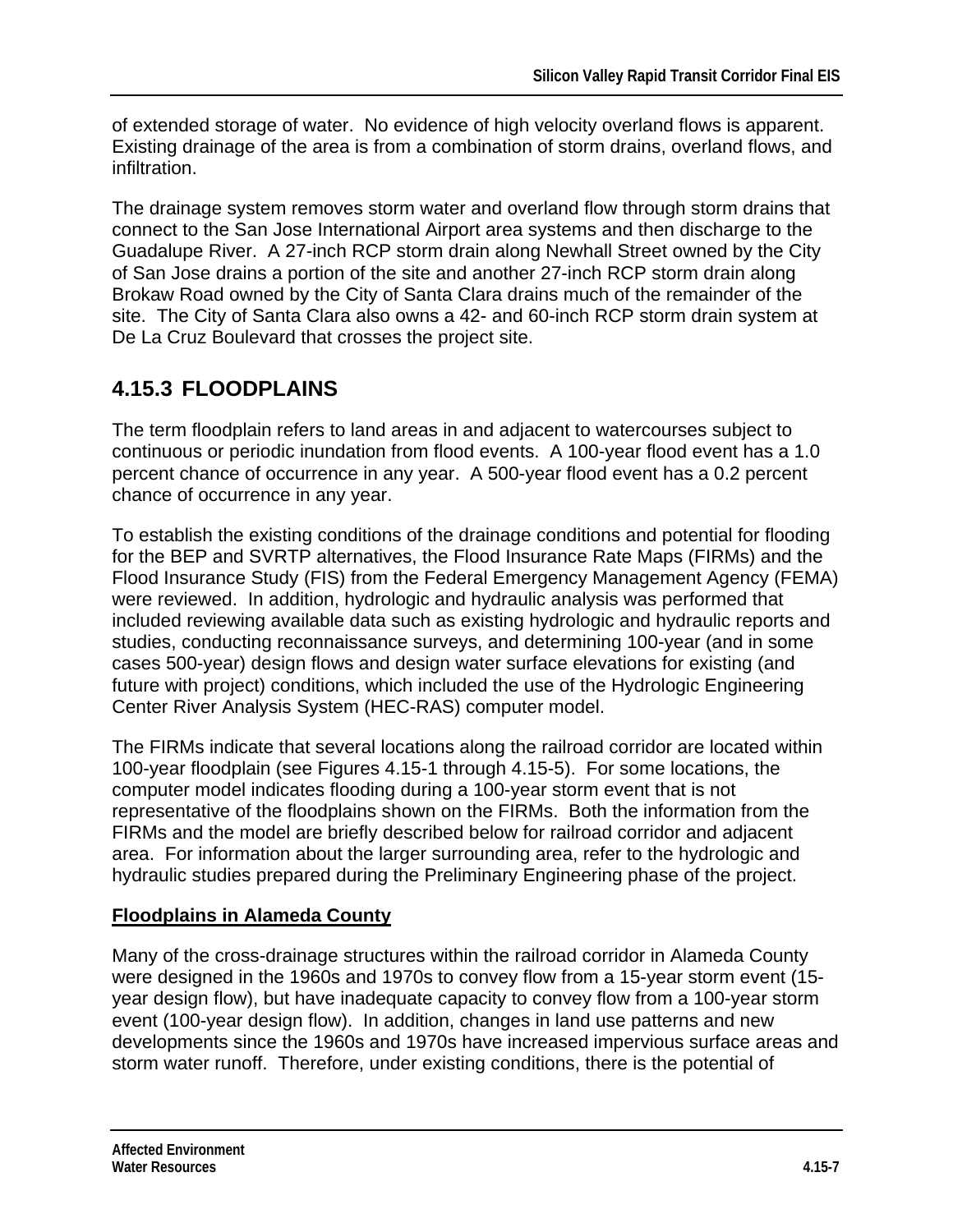

Source: VTA, 2008.

Note: Approximate Locations Shown, Study Area Limits = 0.25 miles on either side of BART Alternative<br>

#### -Year Floodplain Within the SVRTC 5. <sup>M</sup><sup>i</sup>dwic<sup>k</sup> <sup>D</sup>r. San Andreas Dr. Pescadero St. Figure 4.15-1 100-Year Floodplain Within the SVRTC – City of Fremont

Hanson Ct.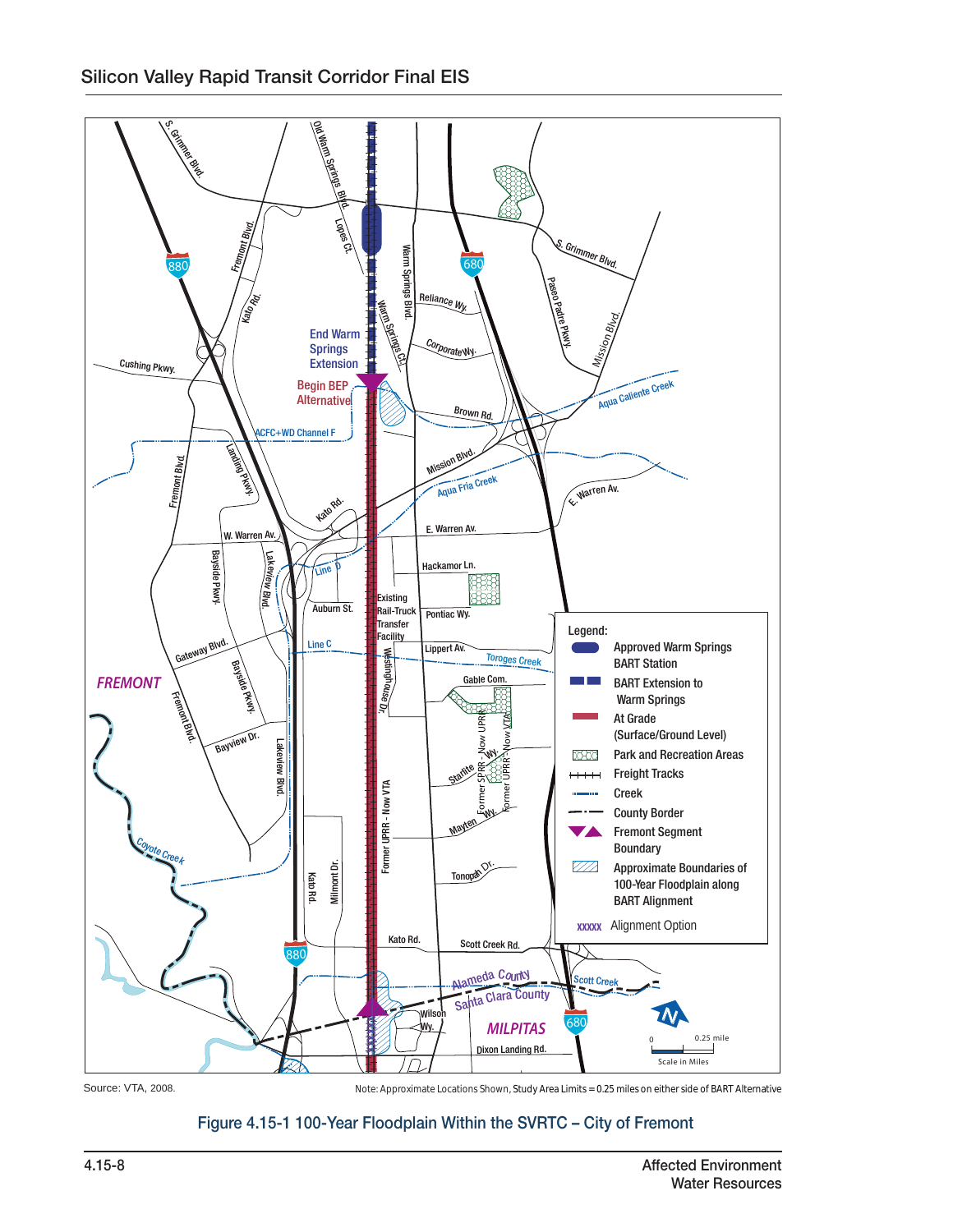

Figure 4.15-2: 100-Year Floodplain Within the SVRTC – City of Milpitas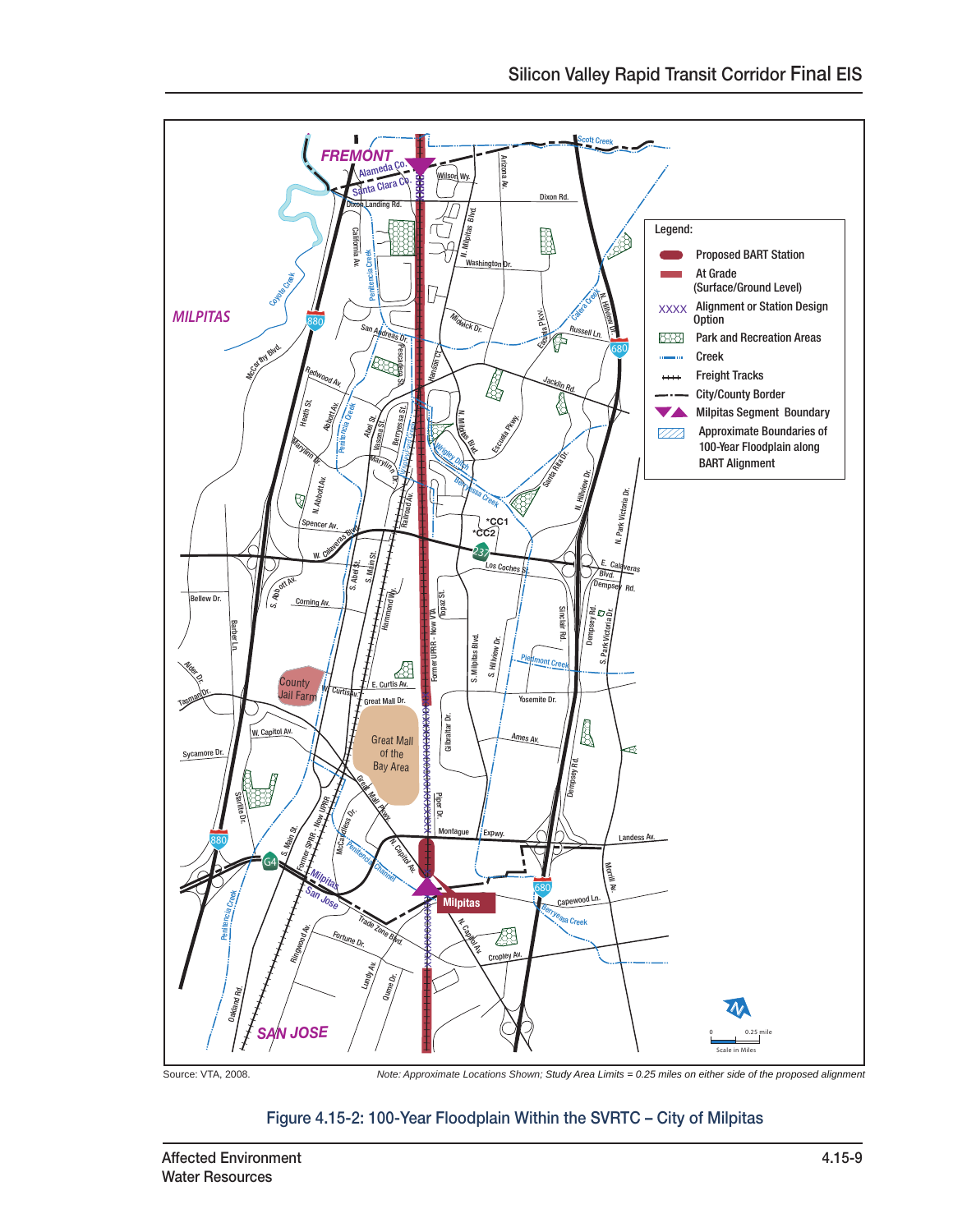

N. 28th St.

# Figure 4.15-3: 100 Year Floodplain Within the SVRTC – City of San Jose

N. 24th St.

130

Alum Rock Ave.

E. St. James St.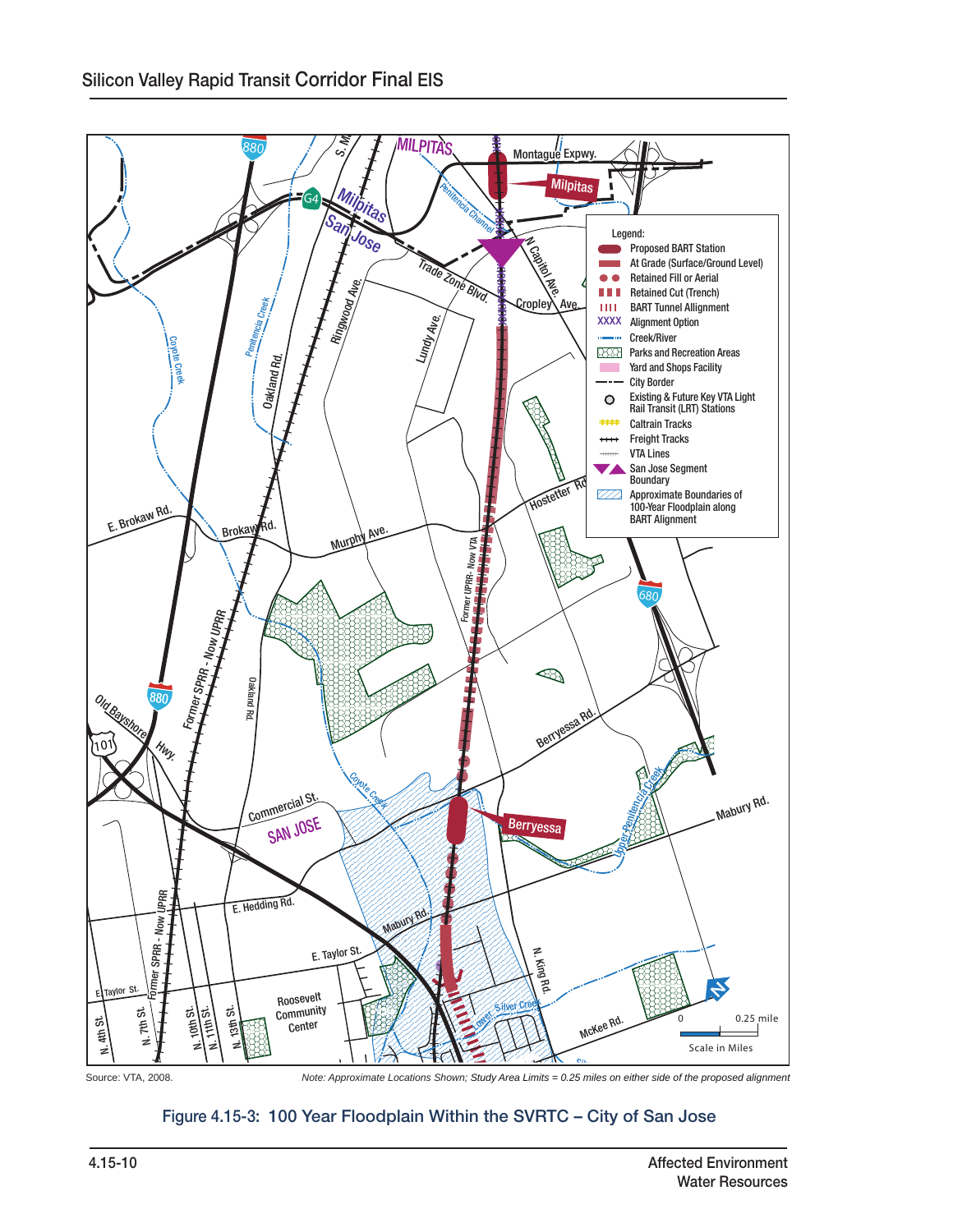#### Silicon Valley Rapid Transit Corridor Final EIS



Source: VTA, 2008.

*Note: Approximate Locations Shown; Study Area Limits = 0.25 miles on either side of the proposed alignment*

#### Figure 4.15-4: 100-Year Floodplain Within the SVRTC - City of San Jose (continued)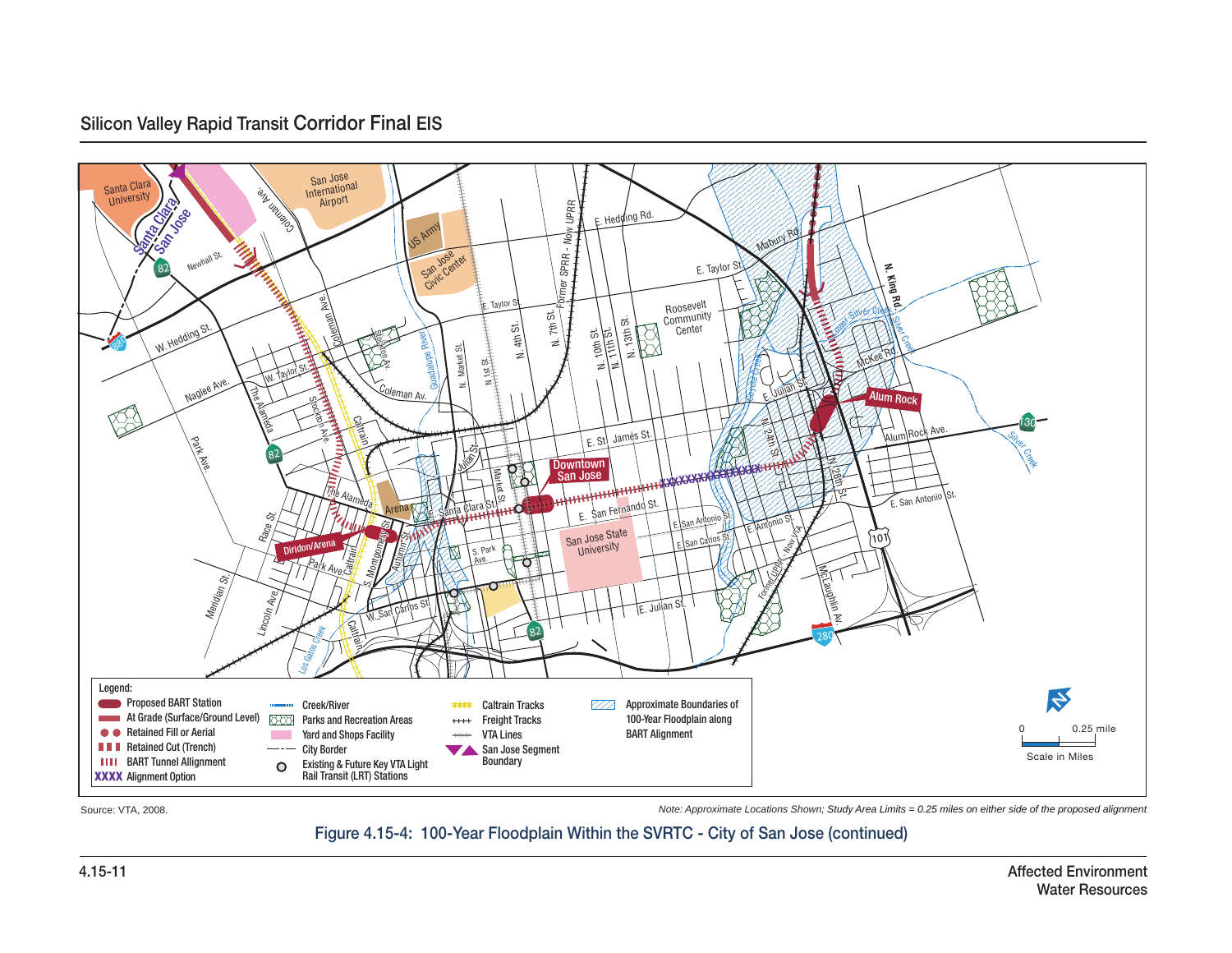

#### Figure 4.15-5: 100-Year Floodplain Within the SVRTC - City of Santa Clara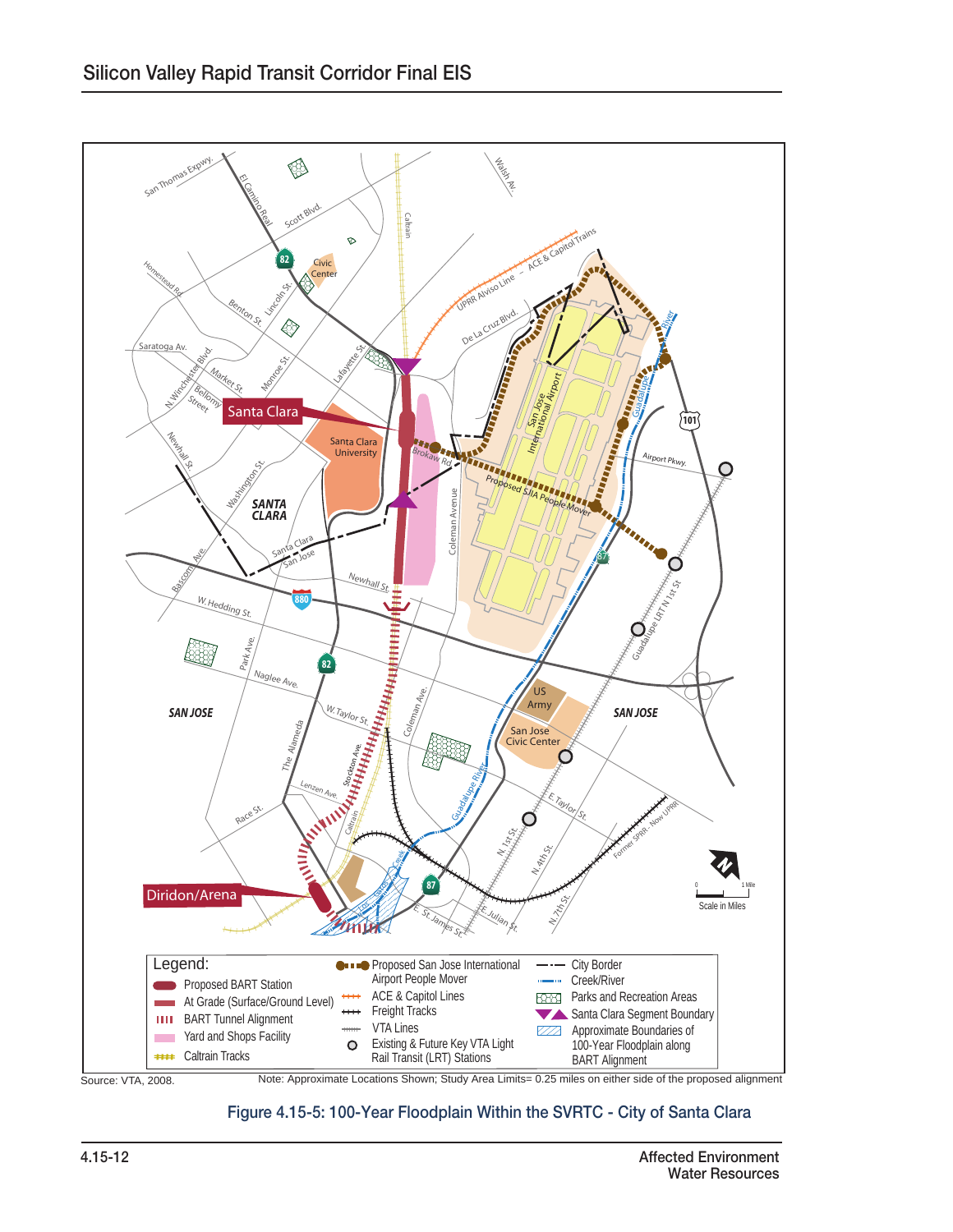flooding from a 100-storm event at several of the creek crossings along the BEP and SVRTP alternatives alignment in Alameda County, due to either undersized crossdrainage structures and/or increased flows.

## **Agua Caliente Creek/Line F**

The FIRM for Agua Caliente Creek (Panel Number 065028 0046D) indicates that in the upper reach of the creek between the railroad corridor and Warm Springs Boulevard, the FEMA-established 100-year discharge of 945 feet per second (cfs) is contained in the channel until approximately 400 feet east of the corridor, where flooding starts to widen to approximately 400 feet. The 100-year flood is contained in the culvert under the corridor and floodwaters do not overtop the freight tracks. A higher flow of 1,100 cfs was used in the computer model at the railroad crossing to consolidate spilt flow conditions upstream from I-680. The model indicates that due to flow restrictions in the existing cross drainage structures, the base floods for both 945 cfs and 1,100 cfs are not contained in the channel and overtop the existing freight tracks and adjacent area.

## **Agua Fria Creek/Line D**

The FIRM For Agua Fria Creek (Panel Number 065028 0046D) indicates that the FEMA-established 100-year discharge of 780 cfs is contained in the channel. A higher flow of 1,165 cfs for a 100-year flood event was determined in the hydraulic analysis. However, further analysis of the existing conditions was not performed for this creek, as the drainage structures at this crossing are scheduled for upgrades by the Warren Avenue/UPRR Grade Separation and Mission/Warren/Truck Rail Program.

## **Toroges Creek/Line C**

The FIRM for Toroges Creek (Panel Number 065028 0048D) indicates that upstream of the railroad corridor, the FEMA-established 100-year discharge of 460 cfs is contained in the channel and in the drainage structures under railroad corridor. There is no floodplain mapped on the FIRM at this location. The ACFCWCD 100-year design flow of 594 cfs for Toroges Creek near the corridor was used in the computer model. The model indicates that flow is restricted by the RCB culvert, which causes a rise in the headwater elevations upstream. Floodwaters may not overtop the tracks but may flow along the east edge of the railroad corridor.

## **Unnamed Creek/Line B-1**

There are no studies completed for Line B-1 by FEMA, as the drainage area contributing to Line B-1 is small (less than 1 square mile) and there is an underground drainage system. The FIRMs do not show any 100-year floodplains around Line B-1.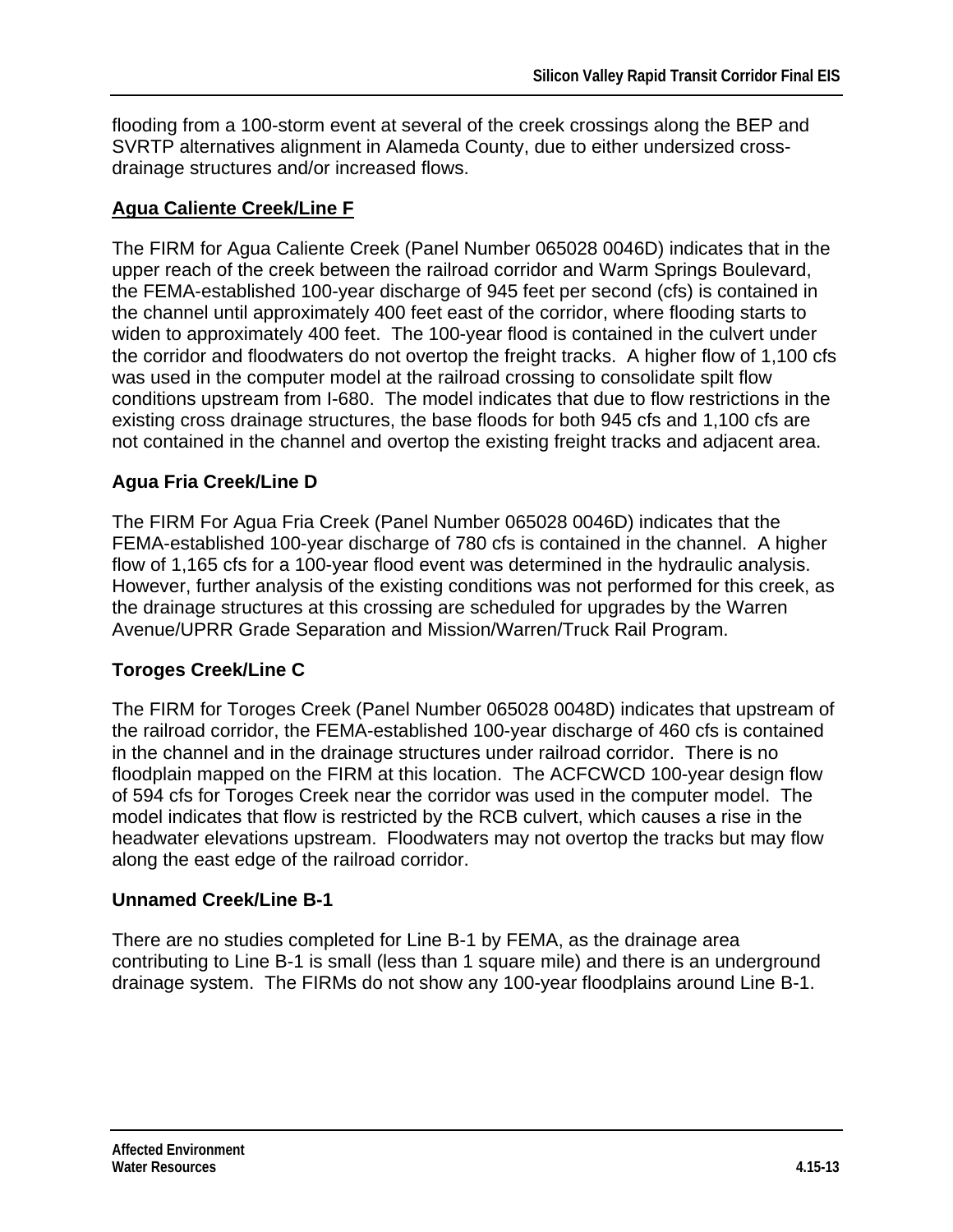The ACFCWCD 100-year design flow for Line B-1 is 90 cfs. However, a higher flow of 129 cfs was used in the computer model at the railroad crossing to reflect calculations made in the hydraulic analysis. As the existing 36-inch RCP storm drain under the railroad corridor was originally designed for a 10-year flood event, a 100-year flood event results in overland flow that potentially moves southwest towards the Line B drainage area.

#### **Unnamed Creek/Line B**

The FIRM for Line B (Panel Number 065028 0048D) indicates that the FEMAestablished 100-year discharge is contained in the existing channel upstream of the corridor and in the drainage structures under the corridor, except for a short reach of channel just east of the corridor where silt build up in the culvert limits discharge through it. As a result, a flow of approximately 200 cfs breaks out of the channel and flows south, paralleling the corridor.

The ACFCWCD 100-year design flow of 557 cfs near the railroad corridor was used in the computer model. The model indicates that the flow is restricted by the inlet/transition structures to the east of the corridor and by the RCP and RCB culverts under the corridor. The flow restrictions cause a rise in headwater elevation above existing ground elevations. Therefore, excessive flow during a 100-year flood event results in overland flow on the east side of the corridor towards Scott Creek and Kato Road to the south. Floodwaters may not overtop the existing tracks.

## **Scott Creek/Line A**

The FIRM for Scott Creek (Panel Number 065028 0048D) indicates flooding within a 200-foot wide area immediately east of the railroad corridor that extends approximately 1,800 feet south past Dixon Landing Road. The 100-year flood is fully contained within the channel from the corridor to just west of Milmont Drive, a distance of approximately 920 feet.

The 100-year design flow for Scott Creek of 820 cfs near the railroad corridor was used in the computer model. $2$  The model indicates that the 100-year flood overtops both timber trestle structures. Excessive vegetation in the lined channel upstream of the corridor exacerbates flooding due to the increased resistance to free flow. The rectangular channel within the railroad corridor is under sized and cannot handle the design flow resulting in flooding of the corridor and adjacent areas upstream.

## **Floodplains in Santa Clara County**

The hydraulic analysis indicates that east of BEP and SVRTP alternative alignments, Calera Creek, Berryessa Creek, and Upper Penitencia Creek are currently unable to convey the 100-year design flows, which results in flooding in Milpitas and San Jose. In Milpitas, Calera Creek, Berryessa Creek, and Wrigley Creek are connected to each

 2 Schaaf and Wheeler, Hydrology and Hydraulics Investigation, Scott Creek Watershed, Prepared for Alameda County Flood Control and Water Conservation District, March 1988.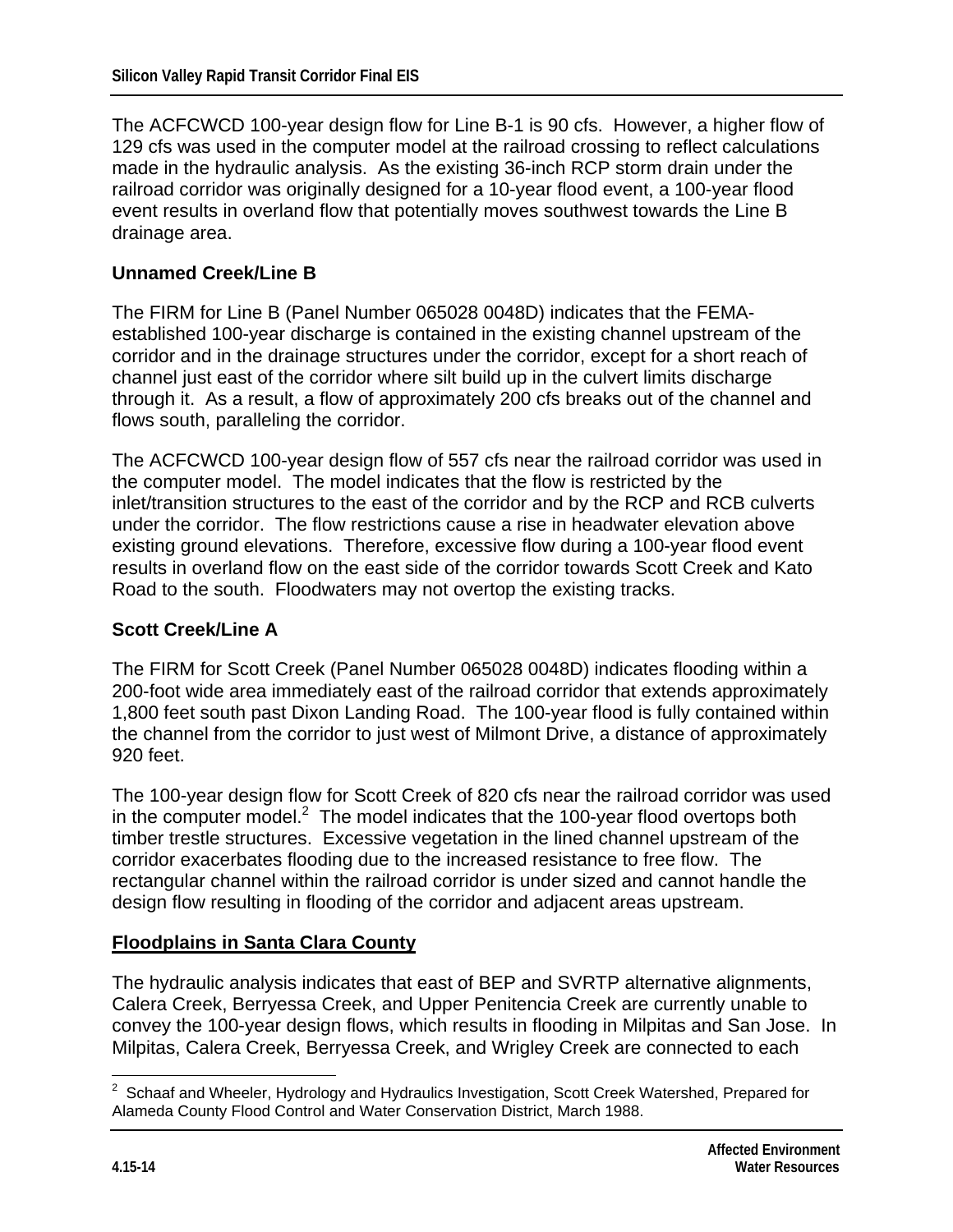other in close proximity to the railroad corridor, and their floodplains are commingled. The floodplains of Upper Penitencia Creek are commingled with Berryessa Creek near the Milpitas Station area. Upper Penitencia Creek also floods near the Berryessa Station area.

## **Calera Creek**

The FIRM for Calera Creek (Panel Number 060344 0001G) indicates that about 0.7 mile east of the railroad corridor, the creek overflows along the south bank and flows southwest over Jacklin Road, merging with the base floodplain of Berryessa Creek to the southwest. Just upstream of the corridor, the base floodplain extends approximately 700 feet north of Calera Creek between the corridor and North Milpitas Boulevard. The floodwater does not overtop the railroad tracks. To the south, the commingled floodplain between Calera and Berryessa creeks does overtop the tracks. However, the base floodplain elevations (15.75 feet) on the FIRM are lower than the topographic elevations (19 feet) within the corridor. Therefore, floodwaters do overtop the tracks.

The Santa Clara Valley Water District 100-year design flow of 920 cfs for Calera Creek near the railroad corridor was used in the computer model. The model indicates that the design flow is contained in Calera Creek upstream of the corridor and in the existing RCB culvert under the corridor. The design flow water surface elevation just upstream of the corridor is about 19 feet, which is higher than the FEMA-established floodplain elevation and about the same as the topographic elevations (19 feet) within the corridor. Due to the existing Berryessa Creek levees, floodwaters do not overtop the tracks within the corridor. It should be noted that the water surface elevation resulting from the 100 year storm event in Calera Creek at the corridor is impacted by the design water surface elevation in Berryessa Creek at the confluence with Calera Creek.

## **Berryessa Creek**

The FIRM for Berryessa Creek (Panel Numbers 060344 0001G and 0003G) indicates that the FEMA-established 100-year discharge overflows at two locations: 1) between the railroad corridor and east of Escuela Parkway and 2) south of Montague Expressway around the Milpitas Station area. The Santa Clara Valley Water District 100-year design flow for Berryessa Creek of 5,279 cfs just upstream of the railroad crossing was used in the computer model. The model indicates that most of the project area between Abel Street in Milpitas and the Capitol Avenue crossing in San Jose is within the 100-year floodplain. Some of the flow enters Wrigley Creek near the Milpitas Yard.

## **Wrigley Creek**

The FIRMs for Wrigley Creek (Panel Number 060344 001G and 003G) indicate that the base flood of this creek does not contribute to the floodplains in the vicinity of the railroad corridor; however, flooding originating from Berryessa Creek, Lower Penitencia Creek, and Upper Penitencia Creek appears to encompass Wrigley Creek upstream and downstream of the railroad crossing. The 100-year design flow used in the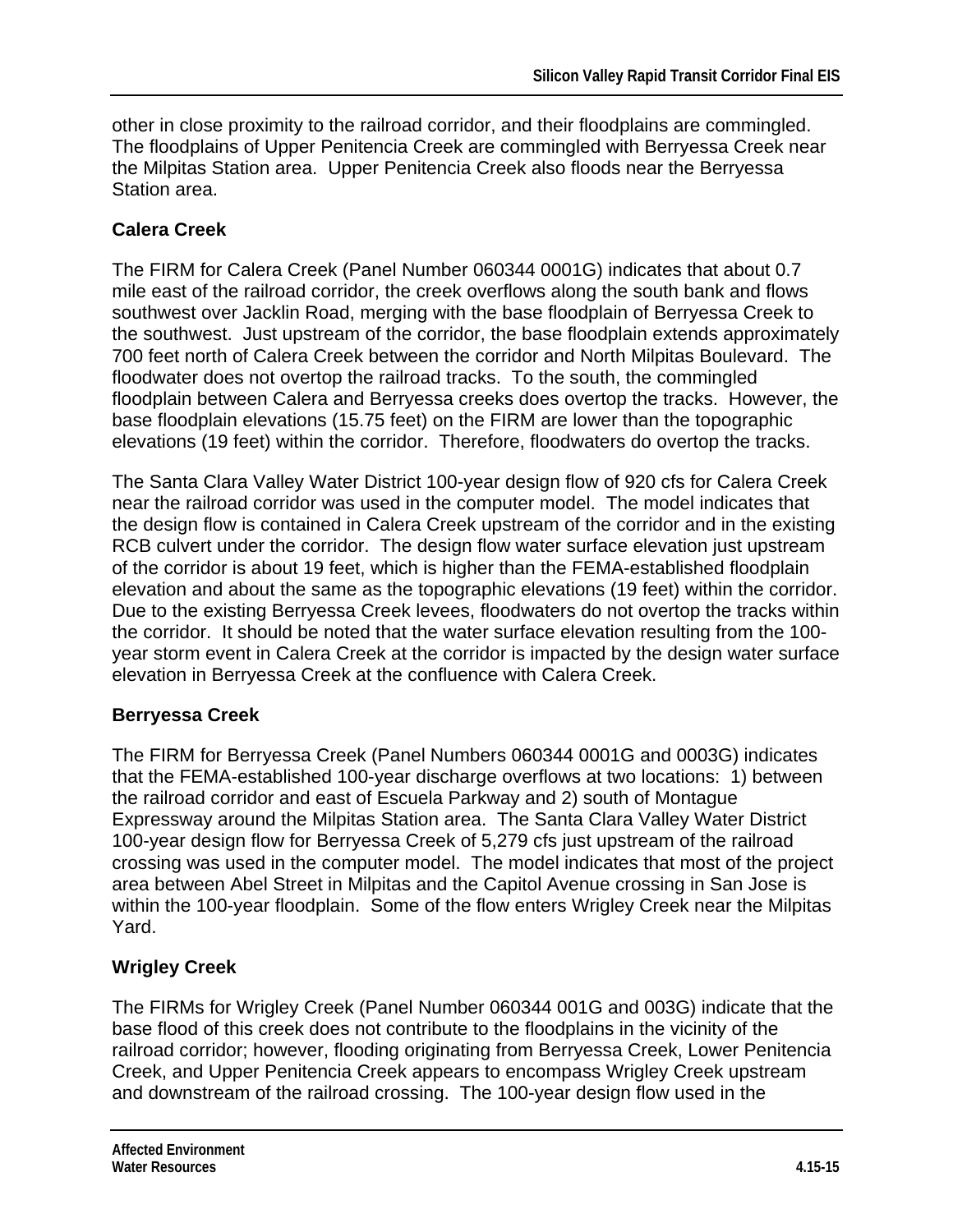computer model is based on information in the City of Milpitas Storm Drain Master Plan and incorporates 100-year discharges (obtained from additional hydrologic analysis) at several points along the Wrigley Creek and Wrigley-Ford Creek.

Like the FIRMs, the model indicates that the design flow can be contained in the channel immediately upstream and downstream of railroad crossing. Hydraulic analysis conducted by the City of Milpitas also concludes that Wrigley Creek and Wrigley-Ford Creek contain the 100-year design flow within their banks from Calaveras Boulevard to the Wrigley-Ford Pump Station.<sup>3</sup> However, the city's Master Plan indicates flooding problems that originate from Wrigley Creek and Ford Creek in areas that include the relocated locomotive wye and Milpitas Station, in part due to inadequate or ineffective drainage infrastructure.

#### **Lower Penitencia Creek**

The FIRMs for Lower Penitencia Creek (Panel Numbers 060344 0001G and 0003G) indicate floodplains on the west and east sides of the creek. On the eastern side of the creek, west of the railroad corridor, there are areas with flood depths of 1 to 3 feet and a base flood elevation of 14.75 feet, and other areas with average flood depths of 1 foot. Based on topographic elevations of the area, the base floodplain elevations would not overtop the freight tracks. The Santa Clara Valley Water District 100-year design flow used in the computer model for Lower Penitencia Creek incorporates 100-year discharges at several points along the creek. The model indicates that the design flows are not contained in the channel to the north of the Elmwood Rehabilitation Center, and do not overtop the freight tracks.

#### **East Penitencia Channel**

The FIRM for East Penitencia Channel (Panel Number 060344 0003G) indicates that the 100-year flow is contained in the channel. Flooding around this channel is from Berryessa and Upper Penitencia creeks. The 100-year design flow of 810 cfs used in the computer model was based on the most conservative estimate. The model indicates that East Penitencia Channel can handle the design flows without overtopping the banks, though the actual flow at the beginning of the channel would be less than 100-year event. This is because the City of San Jose storm drains under the railroad corridor that collects storm water from the upstream storm drain system was designed for 10-year peak flows. Therefore, the flows at the beginning of East Penitencia Channel would not be significantly higher than the 10-year peak flow that can be conveyed by the culverts. The excess flow during 100-year storm would enter the channel along the downstream banks and by overland flow.

 3 Wrigley and Ford Creeks in Milpitas – VTA Project Impacts and Ford Capacity Analysis, Technical Memorandum, Schaaf & Wheeler Consulting Civil Engineers, December 2007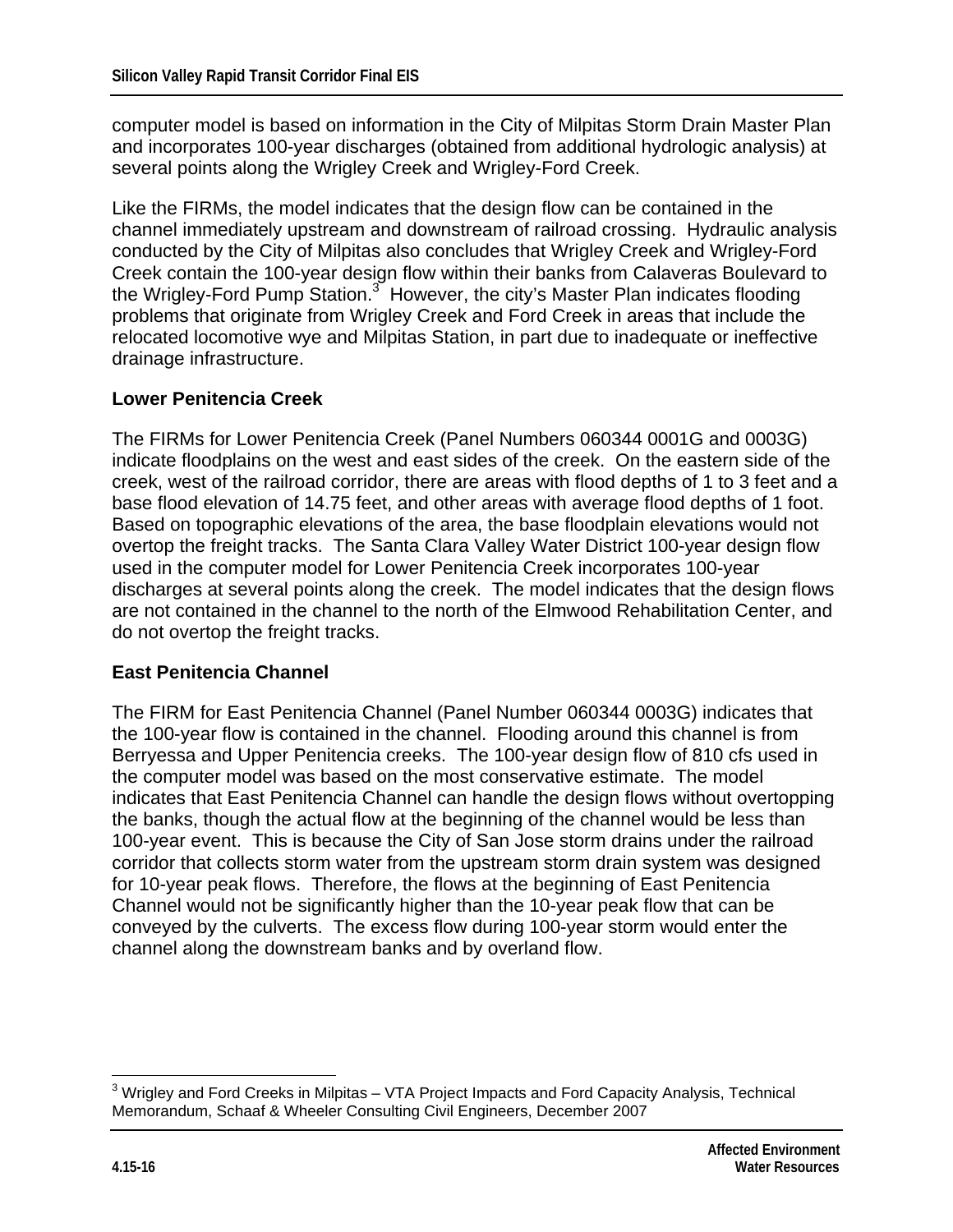## **Upper Penitencia Creek**

The FIRMs for Upper Penitencia Creek (Panel Number 060349 0014E (revised), 0015E, 0019) and the floodplain map prepared by U.S. Department of Agriculture (USDOA), Soil Conservation Service (2003) indicate that upstream of I-680, the creek starts overflowing just downstream of the Old Piedmont Road bridge at Penitencia Creek Road. The base flood flows northwest between Berryessa and Penitencia Creek roads. At North Capitol Avenue, the flow splits into several directions: south towards McKee Road; north where the flow crosses I-680 at North Capitol Avenue, continues to the Milpitas Station area, crosses the railroad corridor, and enters East Penitencia Channel, and; along the south side of Berryessa Road where the flow re-enters the creek near King Road and the Berryessa Station area.

The FIRMs and the USDOA floodplain map indicate that overflows from the creek upstream of King Road move as sheet flow towards the railroad corridor. Downstream of the corridor, this sheet flow merges into Coyote Creek. Therefore, the railroad corridor and Berryessa Station area are in the base floodplain from approximately 600 feet north of Berryessa Road to Mabury Road. The 100-year design flow of 4,750 cfs used in the computer model for Upper Penitencia Creek was obtained from the U.S. Army Corps of Engineers' *Hydrologic Engineering Office Report for Upper Penitencia Creek* (2001). The model reflects the split flows and sheet flow as indicated by the FIRMs and the USDOA floodplain map.

## **Lower Silver Creek**

The FEMA maps for Lower Silver Creek indicate that the railroad corridor near the creek and surrounding areas, which includes the locations for the Las Plumas Yard Option, east tunnel portal, and Alum Rock Station, are in the 100-year floodplain for the creek. However, these maps have not been updated to include the recently constructed Lower Silver Creek Flood Protection Project, Reaches 1 and 2 between the confluence with Coyote Creek and McKee Avenue. This project eliminates the 100-year flood flows in the area. The 100-year design flow used in the computer model for Lower Silver Creek incorporates 100-year discharges both with and without the flood protection project, using information from the U.S. Army Corps of Engineers and Santa Clara Valley Water District. The model indicates that the 100-year flood flows, as well as the 500-year flood flows, are contained within Lower Silver Creek with the flood improvement project, except near the confluence with Coyote Creek.

## **Coyote Creek**

Coyote Creek is an alluvial stream that that travels west of the Berryessa and Alum Rock station areas, and crosses the tunnel alignment near the intersection of East Santa Clara and 17<sup>th</sup> streets. The extent and depth of flooding from Coyote Creek is complicated by the fact that the creek is perched between I-280 and the confluence with Lower Silver Creek. Consequently, there is no floodway, as defined by FEMA, and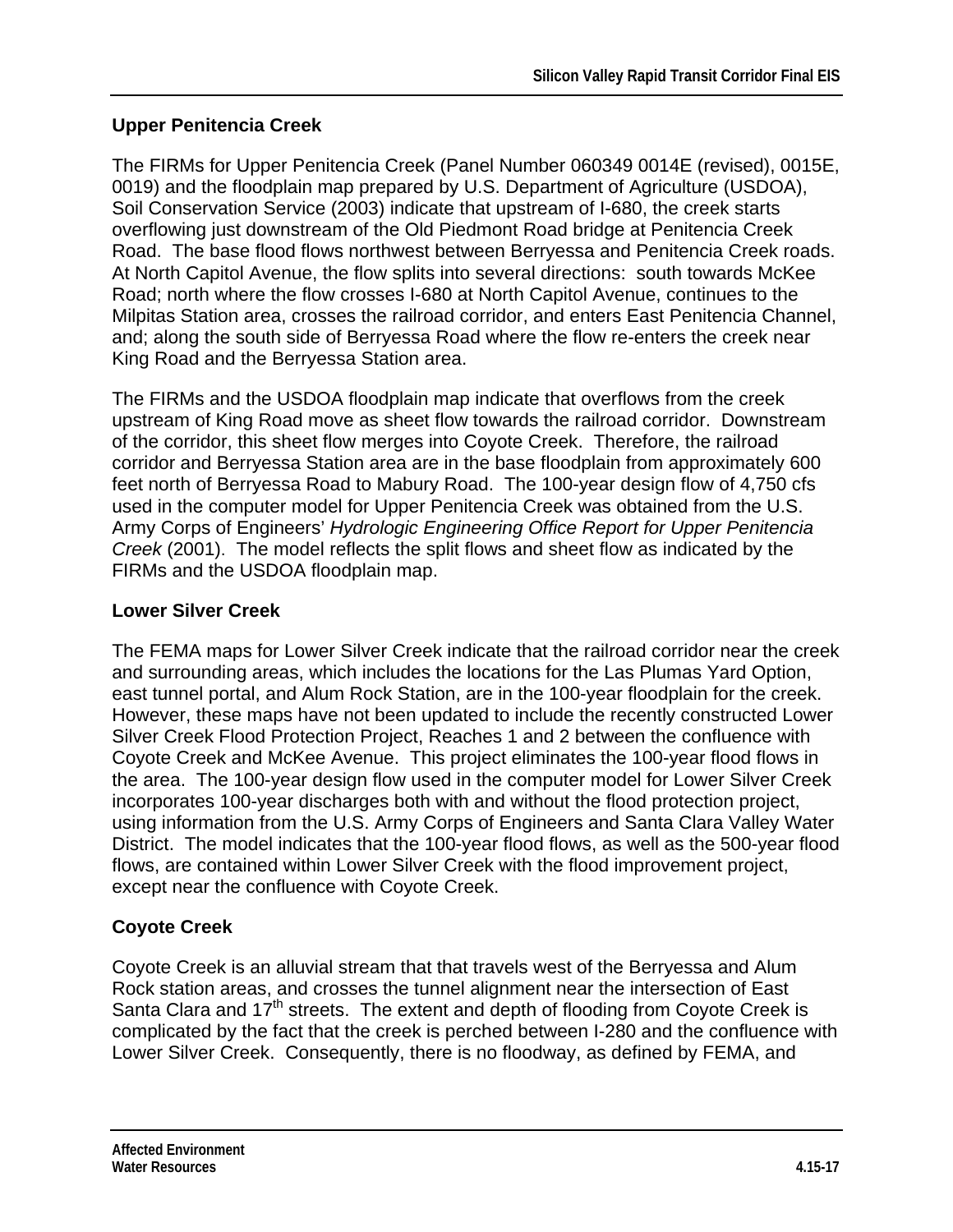once Coyote Creek overflows, a considerable area is inundated by sheet flow. At the East Santa Clara Street crossing, the street slopes downward and away from the creek. Once the creek overflows, a significant portion of the project alignment is within the floodplain.

The Santa Clara Valley Water District 100-year design flow of 14,500 cfs for Coyote Creek near East Santa Clara Street was used in the computer model. The model indicates that Coyote Creek overflows its banks during a 100-year flood event in the project area. Between I-280 and East William Street, the creek overflows on both sides of the creek. Overflow from the west side of the creek returns back to the channel, downstream from East William Street, but overflow on the east side flows towards the Alum Rock station area. For the 500-year design flow, Coyote Creek overflows both banks along the entire reach between I-280 and Santa Clara Street. Flows that spill onto the east side of the creek travel towards the Alum Rock Station area as sheet flows. Overflow from west side of the creek flows down the streets in a northwesterly direction, into a swale with a low point at 10th Street. The extent of the flooding to the west along Santa Clara Street is limited by a rise in ground elevation between 10th and by 9th Streets.

#### **Guadalupe River**

The FIRM for Guadalupe River (Panel Number 060349 0025D) indicates the river overflows at several locations upstream of the tunnel alignment during a 100-year flood. The extent of the 100-year floodplain in the project area is from the west bank of Los Gatos Creek to Almaden Avenue. However, the FIRMs have not been updated to include the recently constructed Guadalupe River Park and Flood Protection Project, Reaches 3a and 3b, from Park Avenue to Coleman Avenue. This project eliminates the 100-year flood flows in the area. The 100-year design flow used in the computer model for the Guadalupe River incorporates 100-year discharges both with and without the flood protection project, using information from the U.S. Army Corps of Engineers and Santa Clara Valley Water District. The model indicates that the 100-year flood flows are contained within the Guadalupe River with the flood improvement project. However, for the 500-year flood, the river overflows its banks at numerous locations, including towards the east along West Santa Clara Street.

#### **Los Gatos Creek**

The FIRM for Los Gatos Creek (Panel Number 060349 0025D) indicates that the creek overflows its banks during a 100-year flood event approximately 150 feet south of the tunnel alignment. The 100-year design flow of 7,800 cfs for Los Gatos Creek at the confluence with the Guadalupe River was used in the computer model. The model indicates that Los Gatos Creek overflows the east bank and floods the tunnel alignment area. For the 500-year flood, Los Gatos Creek overflows both the east and west banks in the project area.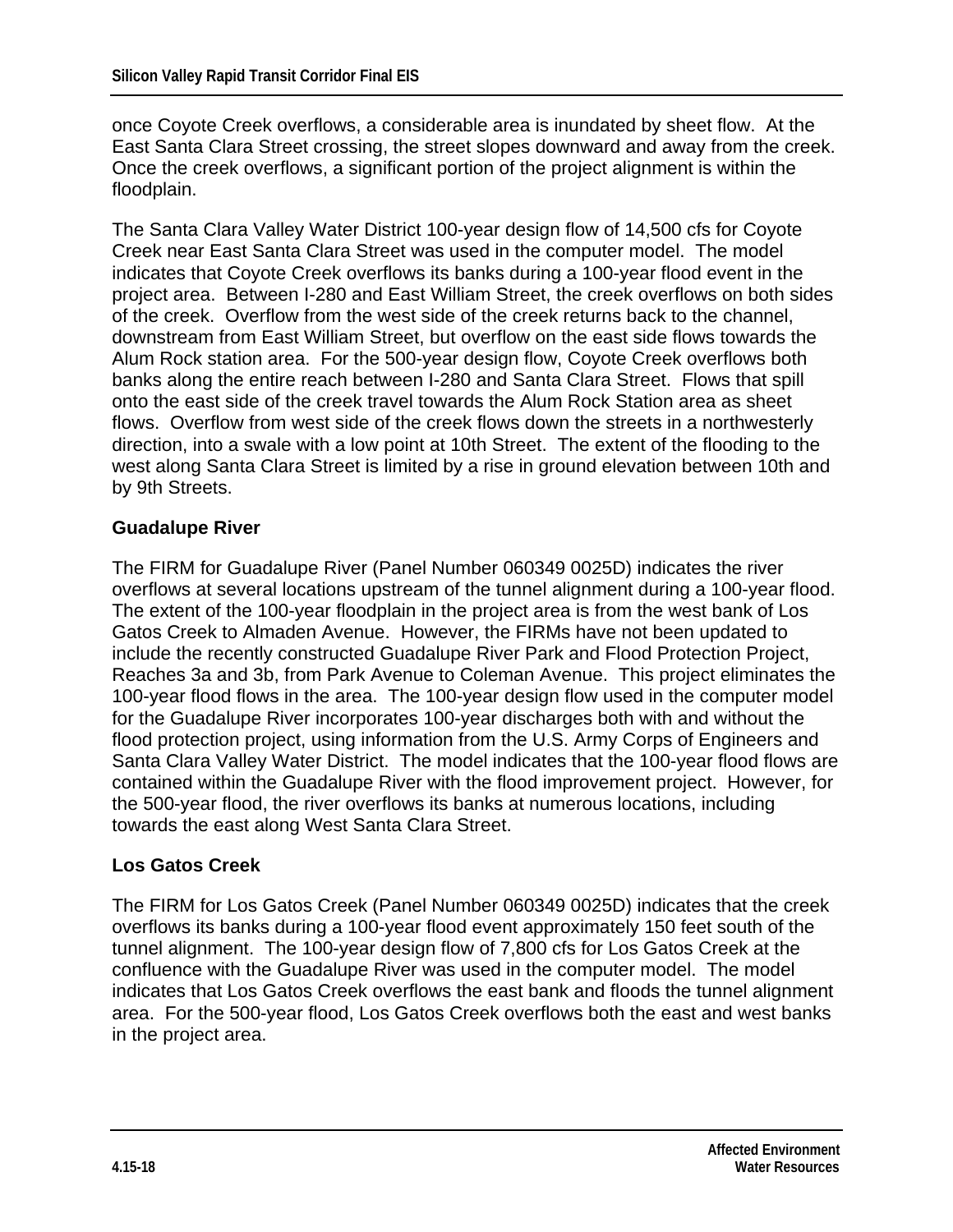## **Flooding at Newhall Yard and Shops and Santa Clara Station**

The FIRMs for the Newhall Yard and Shops and Santa Clara Station sites (Panel Numbers 060349 0018D, 060350 0003D and 0005D) indicate that the area is subject to flooding between a 100-year and a 500-year flood event. Overflow from the Guadalupe River during a 500-year event does not extend to the area. Flooding is primarily due to overland flow. While the exact quantity of water from overland flows is not known, it is approximated by determining an upstream watershed area that can reasonably be expected to potentially drain toward the project area. Using the United States Geological Survey San Jose West Quadrangle map, a watershed of approximately 4 square miles potentially flows toward the area.

## **4.15.4 GROUNDWATER**

The project area is located within two South Bay groundwater basins: the Niles Cone Groundwater Basin (Niles Cone Basin) and the Santa Clara Valley Groundwater Basin (Santa Clara Basin).

## **Niles Cone Basin**

The current and potential beneficial uses of groundwater in the Niles Cone Basin are municipal and domestic supply, industrial process supply, industrial service water supply, and agricultural water supply, as specified in the Basin Plan. The Niles Cone Basin produces moderately low groundwater yields to wells. Groundwater is typically encountered within 50 feet below ground surface (bgs) and groundwater flow is generally directed westward. Limited recharge of the Niles Cone Basin occurs from water discharging from the Warm Springs Sub-basin and the Mission Uplands farther to the east. The construction of facilities for artificial recharge or diversion, in conjunction with the availability of imported water, has increased the safe yield of the Niles Cone Basin.

Groundwater quality of the Niles Cone Basin in general is good and the RWQCB's groundwater quality objectives are generally met (RWQCB 2003). However, discharges of contaminants from leaking underground storage tanks and infiltration of surface spills are known within the Fremont area to contribute to water quality degradation. Salt water from the Bay and adjacent salt ponds has intruded into fresh water-bearing aquifers in the Niles Cone Basin as far as the Hayward Fault.

## **Santa Clara Basin**

Groundwater is relatively shallow (10 to 50 feet) in the headwater area of the Santa Clara Basin, increasing to depths of 100 to 300 feet in the interior of the basin, and then decreasing to zero approaching the Bay. In downtown San Jose, groundwater elevations between ground surface and 21 feet bgs are reported. From the Santa Clara County boundary to Calaveras Boulevard, groundwater elevations are reported as 0 to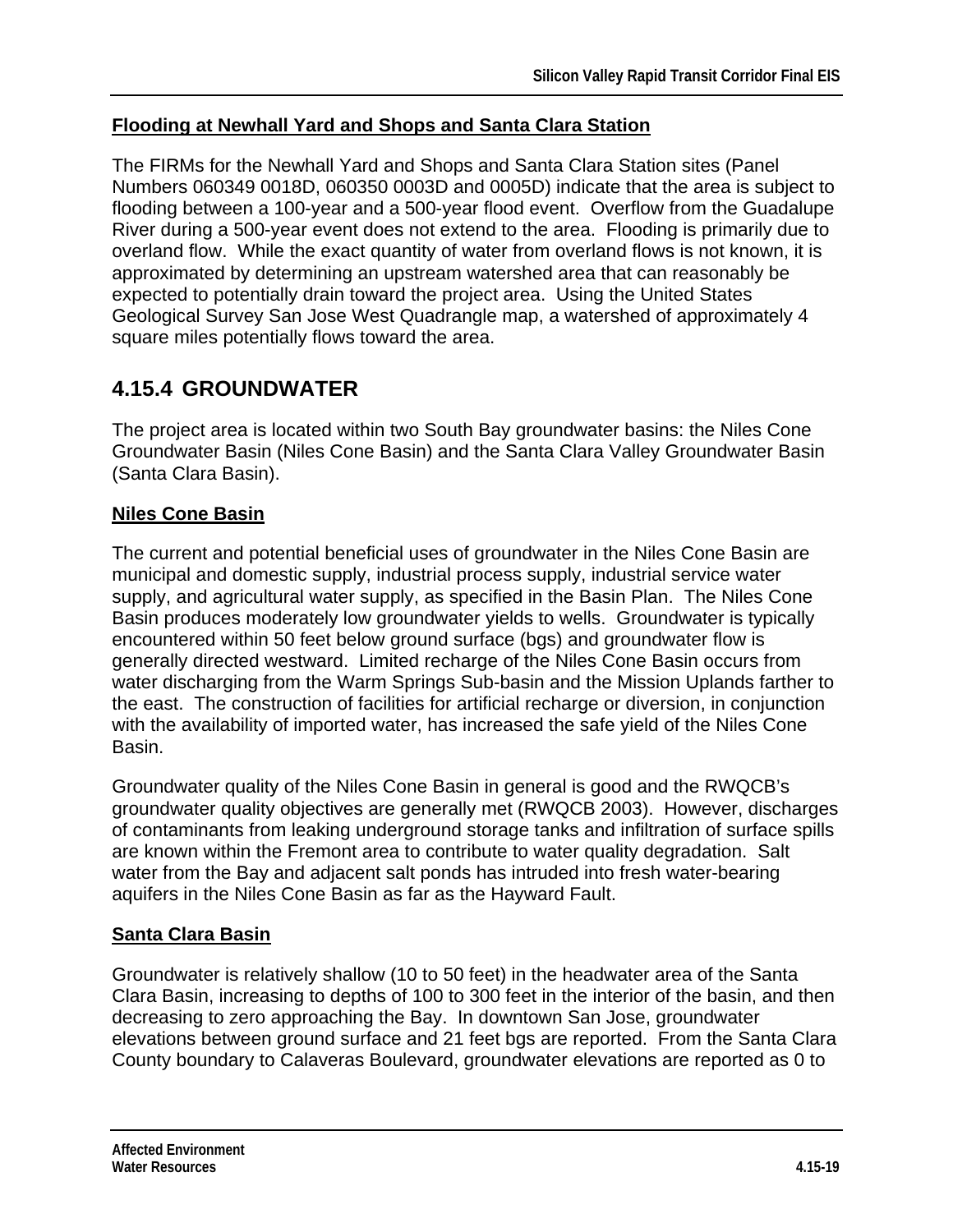5 feet bgs. Between Calaveras Boulevard and Berryessa Creek, groundwater elevations range from 5 to 15 feet bgs. Between Berryessa Creek and US 101, groundwater elevations range from 15 to 30 feet bgs. Between Lower Silver Creek and Coyote Creek, groundwater elevations are from 0 to 5 feet bgs.

Groundwater monitoring results in the Santa Clara Valley show that water quality is excellent to good for all major zones of the Santa Clara Basin. Drinking water standards are met at public water supply wells without the use of treatment methods. Contaminants are generally not detected; however, some limited areas of the Santa Clara Basin contain concentrations of mineral salts, which adversely affect groundwater uses. In some areas groundwater contaminated by hazardous materials releases has spread underneath the railroad corridor.

The Santa Clara Valley Water District has been largely successful in its efforts to prevent groundwater overdraft, curb land subsidence, and protect water quality. Groundwater elevations are generally recovered from previous overdraft conditions throughout the basin, inelastic subsidence has been curtailed, and groundwater quality supports beneficial uses.

# **4.15.5 REGULATORY CONSIDERATIONS**

#### **Surface Waters**

#### **Federal Clean Water Act**

The CWA is the primary federal law protecting surface water quality in the United States. Its objective is to "restore and maintain the chemical, physical, and biological integrity of the Nation's waters." The CWA authorizes states to adopt water quality standards for their water bodies and includes programs to address both point and nonpoint sources of pollution.

Sections 303(d) (Identification of Areas with Insufficient Controls, Maximum Daily Load, Certain Effluent Limitation Revision), 401 (Certification), 402 (National Pollutant Discharge Elimination System) and 404 (Permits for Dredged or Fill Material) of the CWA apply to the BEP and SVRTP Alternatives. Section 402 is discussed below. Sections 401 and 404 are discussed in Section 4.2, Biological Resources.

#### *Section 303(d) – Identification of Areas with Insufficient Controls, Maximum Daily Load, Certain Effluent Limitation Revision*

Section 303(d) and the California Porter-Cologne Water Quality Control Act of 1969 (discussed below) require the State of California to establish beneficial uses of state waters and to adopt water quality standards to protect those beneficial uses. Section 303(d) establishes the Total Maximum Daily Load (TMDL) process to assist in guiding the application of state water quality standards, requiring the states to identify streams whose water quality is "impaired" (affected by the presence of pollutants or contaminants) and to establish the TMDL or the maximum quantity of a particular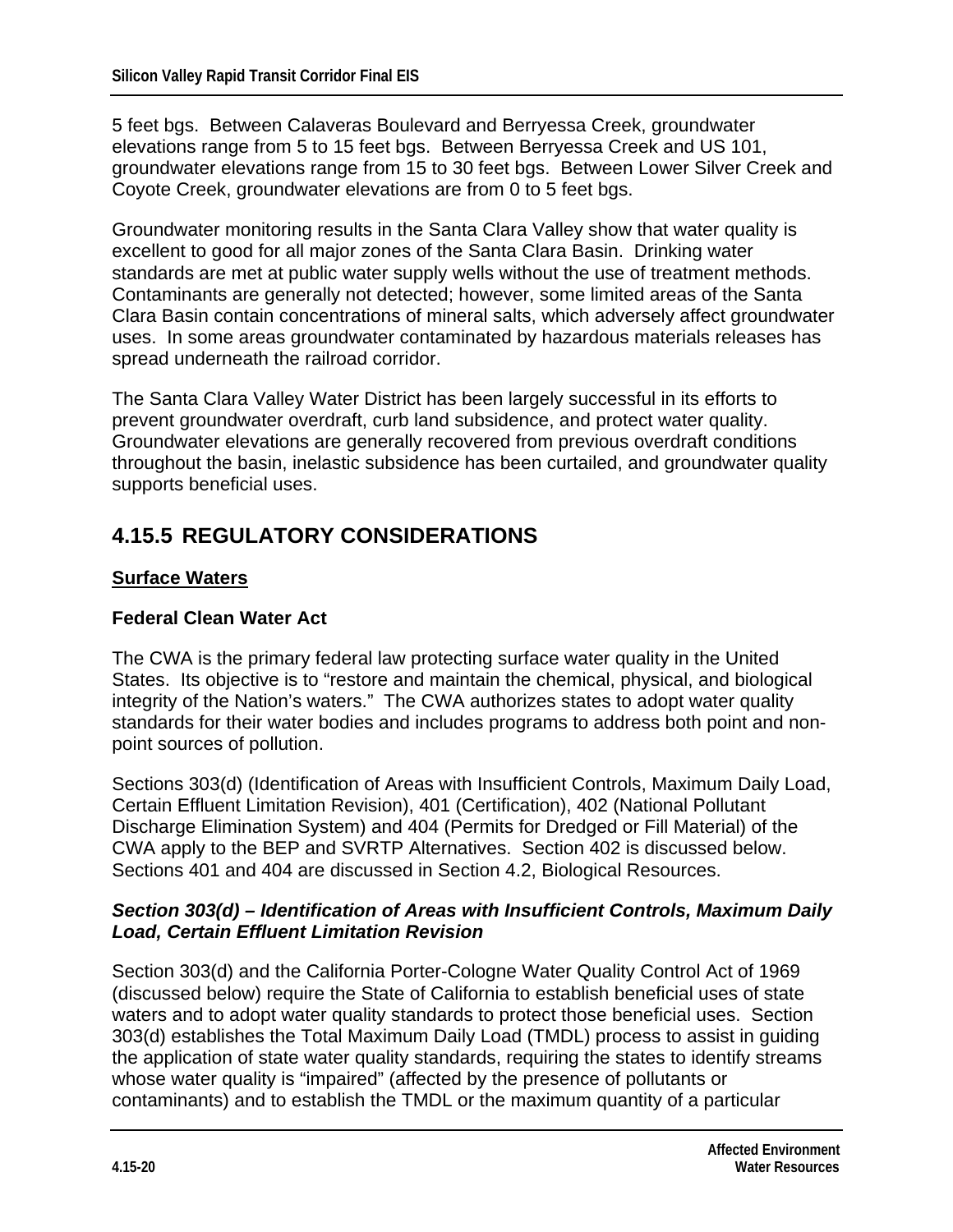contaminant that a waterbody can assimilate without experiencing adverse effects. Once a TMDL has been adopted, new water quality criteria are developed. Section 303(d) lists Coyote and Los Gatos creeks as impaired for diazinon and the Guadalupe River as impaired for diazinon and mercury. TMDLs have been approved by EPA for the pollutant diazinon in Coyote and Los Gatos creeks and the Guadalupe River.

## *Section 401 Certification and Section 404 – Permits for Dredged or Fill Material*

Please refer to Section 4.2 for a discussion the Clean Water Act, Section 401.

## *Section 402 – National Pollutant Discharge Elimination System*

As authorized by Section 402 of the CWA, all point source storm water discharges to surface waters of the United States are regulated through provisions of the USEPA's National Pollutant Discharge Elimination System (NPDES) permit program, which is designed to prevent harmful pollutants from being washed into local water bodies. In most cases, the federal program is administered by authorized states. In California, the State Water Resources Control Board oversees the NPDES program through the state's nine Regional Water Quality Control Boards.

The NPDES Storm Water Program uses the NPDES permitting mechanism to ensure storm water discharges to surface waters meet the state's mandatory standards and the federal minimum standards for clean water. Under the program, permits are required for storm water discharges from municipal separate storm sewer systems (MS4s). MS4 permits require dischargers to the storm sewer system to develop and implement a Storm Water Management Plan/Program with the goal of reducing the discharge of pollutants to the maximum extent practicable. MS4 permits commonly include best management practices, such as installing a screen over a pipe to keep debris out of the waterway, and may also include specific technologies a permittee will utilize to achieve the required protection.

Also under the NPDES Storm Water Program, operators of certain types of industrial facilities must obtain a General Industrial Storm Water Permit to discharge storm water to a municipal storm sewer or directly to waters of the United States. Transportation facilities that have vehicle maintenance shops and equipment cleaning operations are included in this program. The permit requires the owner or operator of a facility to file a Notice of Intent with the RWQCB prior to discharge to identify the responsible party, location, and scope of operation. In addition to the Notice of Intent, dischargers must prepare a Storm Water Pollution Prevention Plan, monitor the effectiveness of the plan, and report those results to the RWQCB on a periodic basis.

## **Porter-Cologne Water Quality Control Act**

The Porter-Cologne Act, passed in 1969, implements the federal CWA at the state level. The Act establishes the State Water Resources Control Board (SVRCB) and divides the state into nine regions, each overseen by a Regional Water Quality Control Board (RWQCB). The SWRCB is the primary state agency responsible for protecting the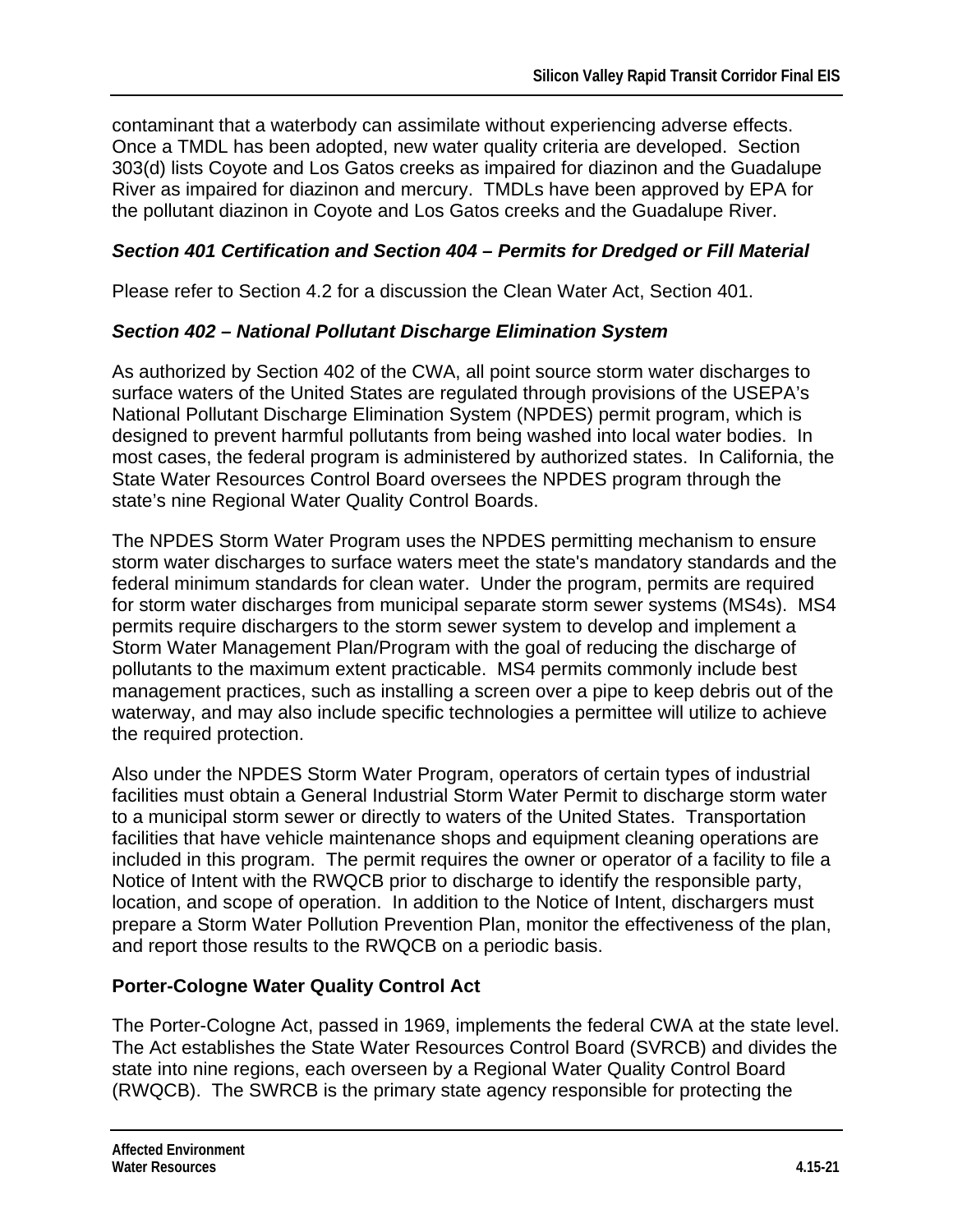quality of the state's surface water and groundwater supplies, but much of its daily implementation authority is delegated to the RWQCBs, which are responsible for implementing Sections 303(d), 401, and 402 of the federal CWA. In general, the SWRCB manages both water rights and statewide regulation of water quality, while the RWQCBs focus exclusively on water quality within their regions. The Act also provides for the development and periodic review of Basin Plans (regional water quality control plans). Each Basin Plan establishes: 1) the beneficial uses of water designated for each water body to be protected; 2) water quality standards, known as water quality objectives, for both surface water and groundwater; and 3) actions necessary to maintain these standards. Basin plans are primarily implemented by using the federal NPDES permitting program to regulate discharges so that the water quality objectives of the Basin Plans are met.

Activities in areas defined as "waters of the state," which are areas outside the U.S. Army Corps of Engineers' jurisdiction such as isolated wetlands or activities on creek banks that are above the ordinary high water mark, are regulated by the SWRCB and RWQCB. The SWRCB recently adopted General Waste Discharge Requirements for such activities that occur in waters of the state, and these activities may require the issuance or waiver of waste discharge requirements. Coverage under these requirements may be obtained by filing a Notice of Intent with the RWQCB. Best management practices must be implemented to protect waters of the state and compensatory mitigation may be required when adverse effects occur.

Section 13267 of the Act authorized the RWQCB to require technical or monitoring program reports from any person who has discharged, discharges, proposes to discharge, or is suspected of discharging waste that could affect water quality.

Section 13304 of the Act outlines cleanup/abatement and replacement water responsibilities for waste discharge into the waters of the state that threatens to cause a condition of pollution or nuisance to drinking water supply.

#### **SWRCB Resolution 68-16**

Resolution 68-16, "Policy With Respect To Maintaining High Quality of Waters in California" states that high quality waters should not be degraded except when accompanied by best practicable treatment or control to minimize impacts and a finding that the highest water quality consistent with the maximum benefit of the people of the state will be maintained.

#### **Local Requirements**

The Alameda Countywide Clean Water Program (ACCWP) addresses countywide strategies to control sources of storm water pollution. Seventeen agencies participate in the program, including the City of Fremont and the ACFCWCD in the project area. The RWQCB has issued a joint NPDES municipal storm water permit to the 17 agencies participating in this program and each agency is responsible for complying with the NPDES permit requirements for discharges from the municipal storm drain system. The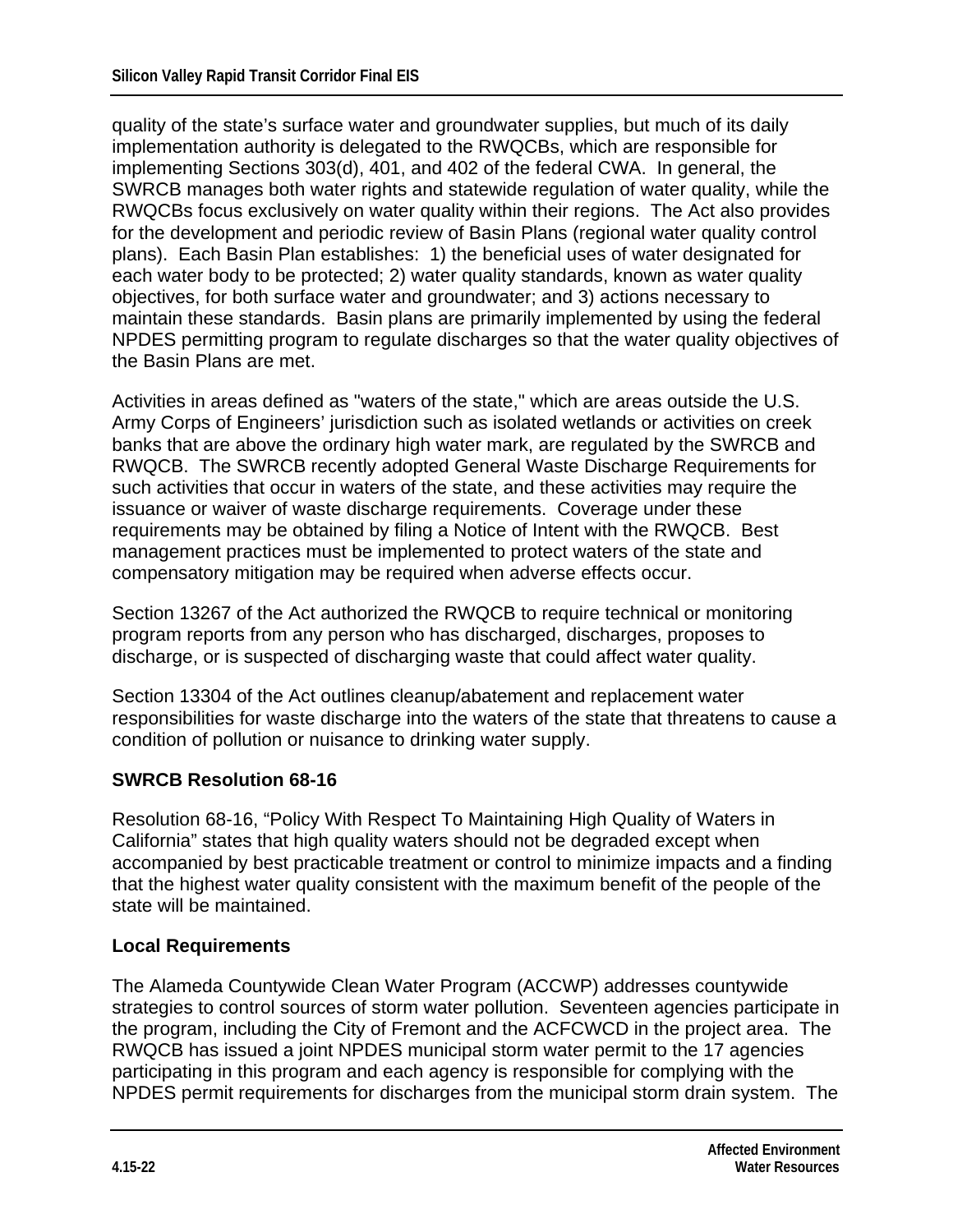program includes a Storm Water Quality Management Plan (February 2003), which describes the ACCWP's approach to reducing storm water pollution. The Storm Water Quality Management Plan serves as the basis of the NPDES permit. New development and significant redevelopment projects constructed after February 2005 are required to comply with the numeric standards for post construction storm water best management practices included in the permit.

Similar to the ACCWP, the Santa Clara Valley Urban Runoff Pollution Prevention Program (SCVURPPP) aims to reduce pollutions in urban runoff to the maximum extent practicable and improve water quality through regulatory, monitoring, and outreach measures. Fifteen agencies participate in the program, including Milpitas, San Jose, Santa Clara, and the Santa Clara Valley Water District in the project area. SCVURPPP participants share a joint NPDES permit. The program includes an Urban Runoff Management Plan (September 2004, revised 2005), which describes the SCVURPPP's approach to reducing storm water pollution and serves as the basis of the NPDES permit.

The SCVWD Ordinance 90-1 applies to the construction and destruction of wells. In order to protect groundwater quality, all existing wells (monitoring and supply wells) affected by a project need to be identified and property registered with the SCVWD, and will either be maintained or destroyed in accordance with the SCVWD's standards. Destruction of any well and the construction of any new well, including monitoring wells and dewatering wells, will require a permit from the SCVWD.

## **Floodplains**

#### **Executive Order 11988**

Executive Order 11988, Floodplain Management, directs federal agencies to avoid conducting, allowing, or supporting construction in the 100-year floodplain. The Executive Order also directs federal agencies to take action to reduce the risk of flood loss, minimize the impact of floods on human safety, health, and welfare, and restore and preserve the natural and beneficial values served by floodplains. The agencies are required to make a finding that there is no practicable alternative before taking action that would encroach on a base floodplain.

## **US Department of Transportation Order 5650.2**

DOT Order 5650.2, Floodplain Management and Protection, prescribes policies and procedures for ensuring that proper consideration is given to the avoidance and mitigation of adverse floodplain impacts in an agency action, planning programs, and budget requests. The Order defines a "significant encroachment" as an encroachment that results in one or more of the following construction or flood-related impacts:

- A considerable probability of loss of human life.
- Likely future damage associated with the encroachment that could be substantial in cost or extent, including interruption of service or loss of a vital transportation facility.